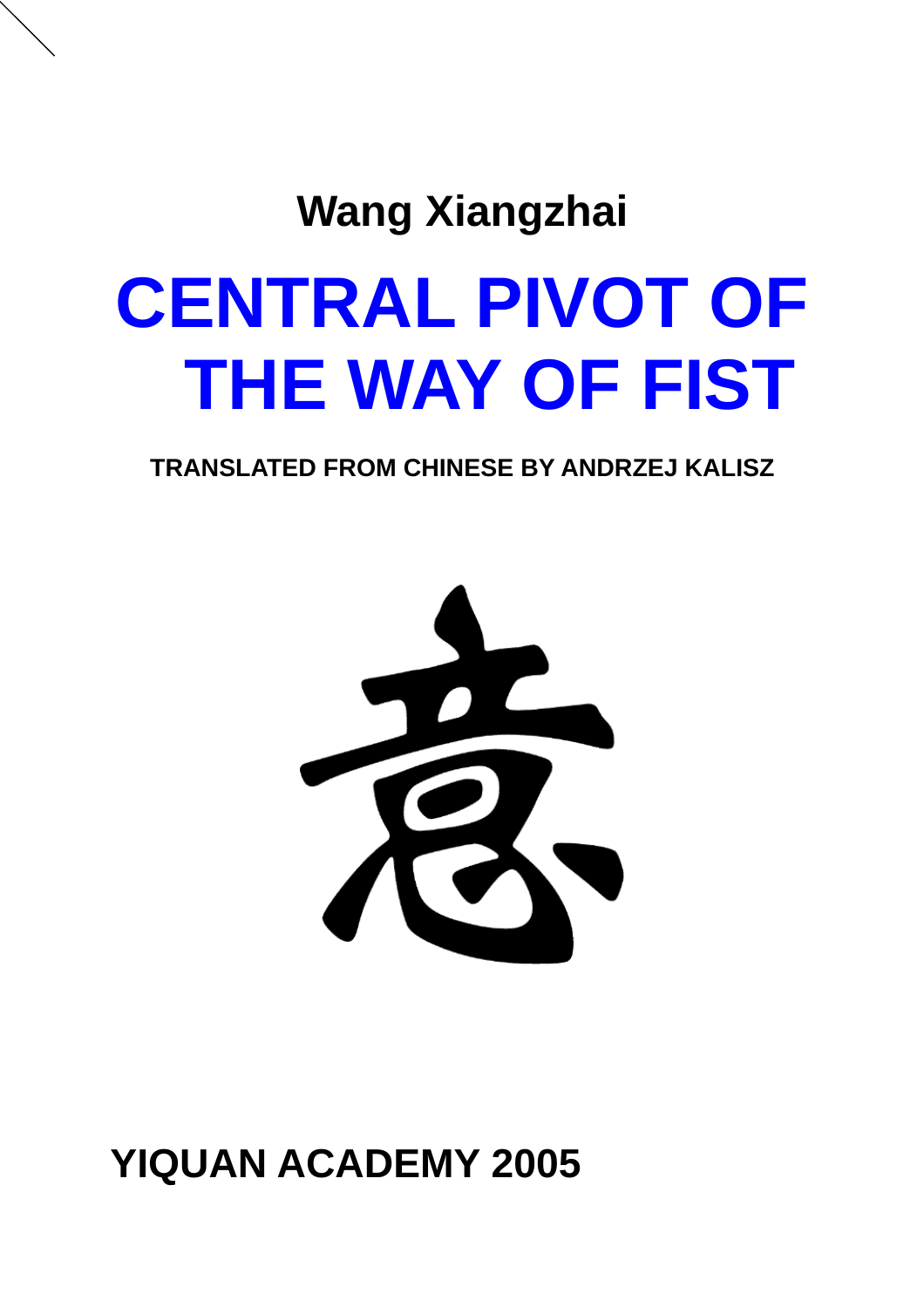### **CONTENTS**

| <b>INTRODUCTION</b>                                       | $-3-$  |
|-----------------------------------------------------------|--------|
| <b>DEMANDS OF MARTIAL ART</b>                             | -6-    |
| <b>FORMULAS AND RULES</b>                                 | -8-    |
| SINGLE AND DOUBLE WEIGHT, NOT REVEALING FORM              | $-10-$ |
| <b>ABSTRACTIVE, EMPTY AND SOLID, EXPERIENCING</b>         | $-12-$ |
| <b>GENERAL FORMULAS</b>                                   | $-14-$ |
| <b>DEMANDS PUT INTO VERSES</b>                            | $-15-$ |
| <b>FORMS OF TRAINING</b>                                  | $-19-$ |
| Zhan zhuang                                               | $-20-$ |
| Shi li                                                    | $-21-$ |
| Shi sheng                                                 | $-24-$ |
| Self defense                                              | $-25-$ |
| <b>COMBAT ZHAN ZHUANG</b>                                 | $-26-$ |
| <b>USING MIND</b>                                         | $-27-$ |
| <b>USING FORCE</b>                                        | $-28-$ |
| <b>FIGHTING AND MORALITY</b>                              | $-29-$ |
| <b>FORMS AND TECHNIQUES</b>                               | $-30-$ |
| <b>UNARMED COMBAT AND USING WEAPONS</b>                   | $-32-$ |
| <b>ATTACKING "DEADLY POINTS"</b>                          | $-33-$ |
| <b>INHERITED ABILITIES AND LEARNING</b>                   | -34-   |
| <b>REJECTING MYSTERY AND SECRETS</b>                      | $-35-$ |
| <b>KNOWLEDGE AND PRACTICE</b>                             | $-36-$ |
| <b>REASONS OF FALL OF MARTIAL ART</b>                     | $-38-$ |
| <b>REJECTING THE TRADE MARK OF MASTER-DISCIPLE SYSTEM</b> | $-42-$ |
| <b>SUMMARY</b>                                            | $-45-$ |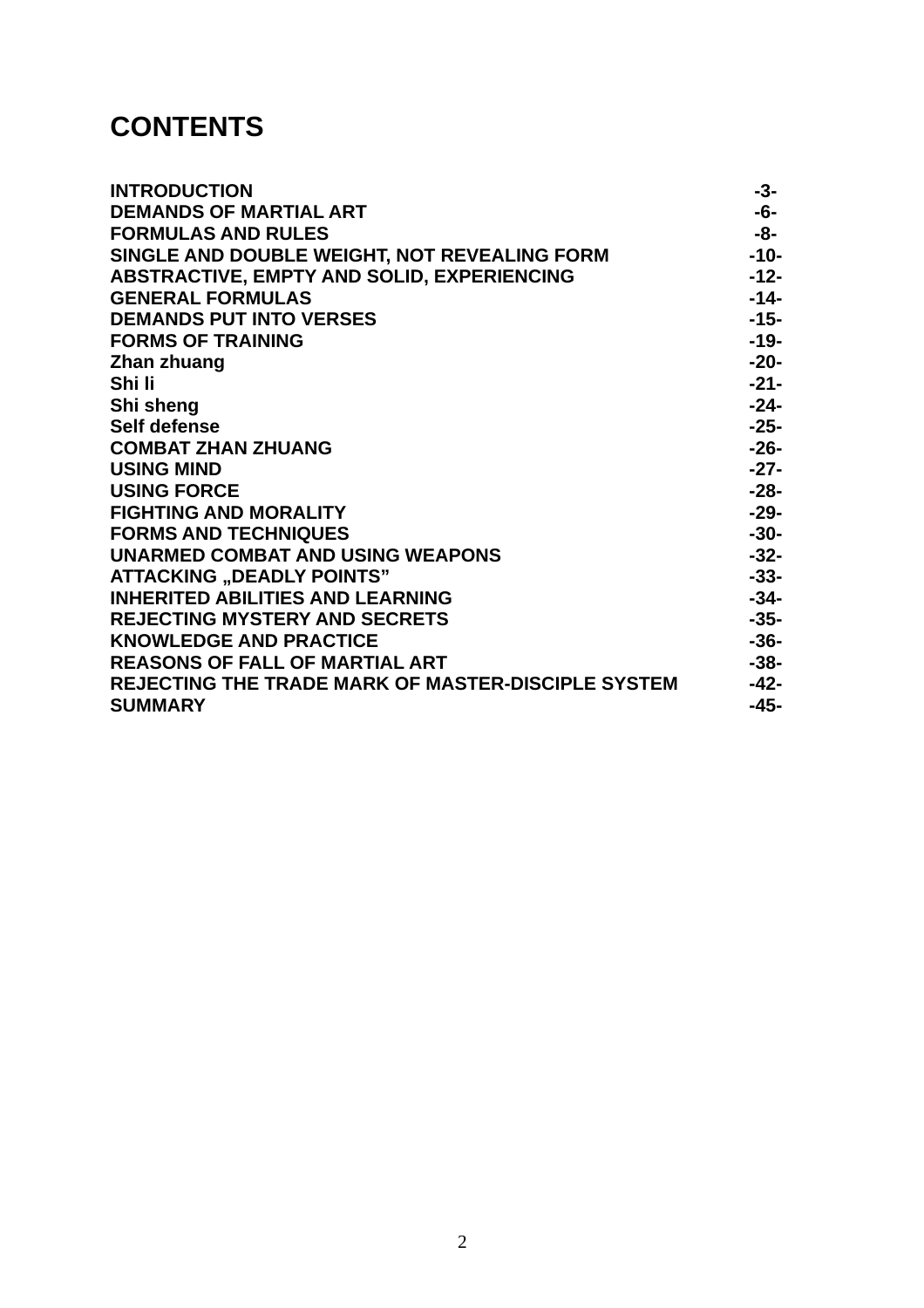#### **INTRODUCTION**

The value of the way of martial art is based on the fact that it is related to the needs of nation spirit, to the fundaments of science, that it is the live stream of society education. Its mission is improving peoples' characters, so people can express positive feelings, can improve health condition of their bodies, can reveal their natural human potential, so a practitioner will be healthy, fit and full of vigor, which will be beneficial for country and for people. The stress is not only on developing combat skills. If an art can fulfill this mission, I call it martial art, otherwise it would be some heresy. Learning heretical martial art is as harmful as drinking a poison! Being a good man is most important for me. My heart aches when I see people doing wrong. I cannot sit without doing anything.

Learning martial art for over 40 years, I studied its essence, researched the concepts, experiencing everything by myself. I rejected what was wrong, revealed secrets, I gave up what was without value and accepted what was good, in order to make the martial art great. Today it has become a kind of martial science. Friends experienced its sweetness and pleasure of study, so they started calling it dacheng (great accomplishment). I tried to persuade them to give up this name, but they didn't listen. So it is called like this.

The stress in this art is put on mind, feeling, training the natural force. Generally it can be said that it is developing the state of feeling interrelation between body and surrounding air. Talking about more details, it can be said that the basis is principles of nature, developing roundness of feeling and square force at the same time, when form is curved but force straight, when there is no fixed division between empty and full, developing the ability of using alive force according to situation, based on feeling. If we are talking about basics, there is no lack of any force which could be used. If we are talking about using, this is based on reacting according to the feeling.

Other martial art people usually put stress on techniques and outside form, using wild force. It cannot be compared to what I teach. As they put stress on appearance and learning techniques, their martial art has turned into demonstrating complicated and weird forms. Because they put stress on increasing wild force, they do all kinds of violent exercises, transmitting wrong methods and still they feel extremely content. They don't know that those exercises harm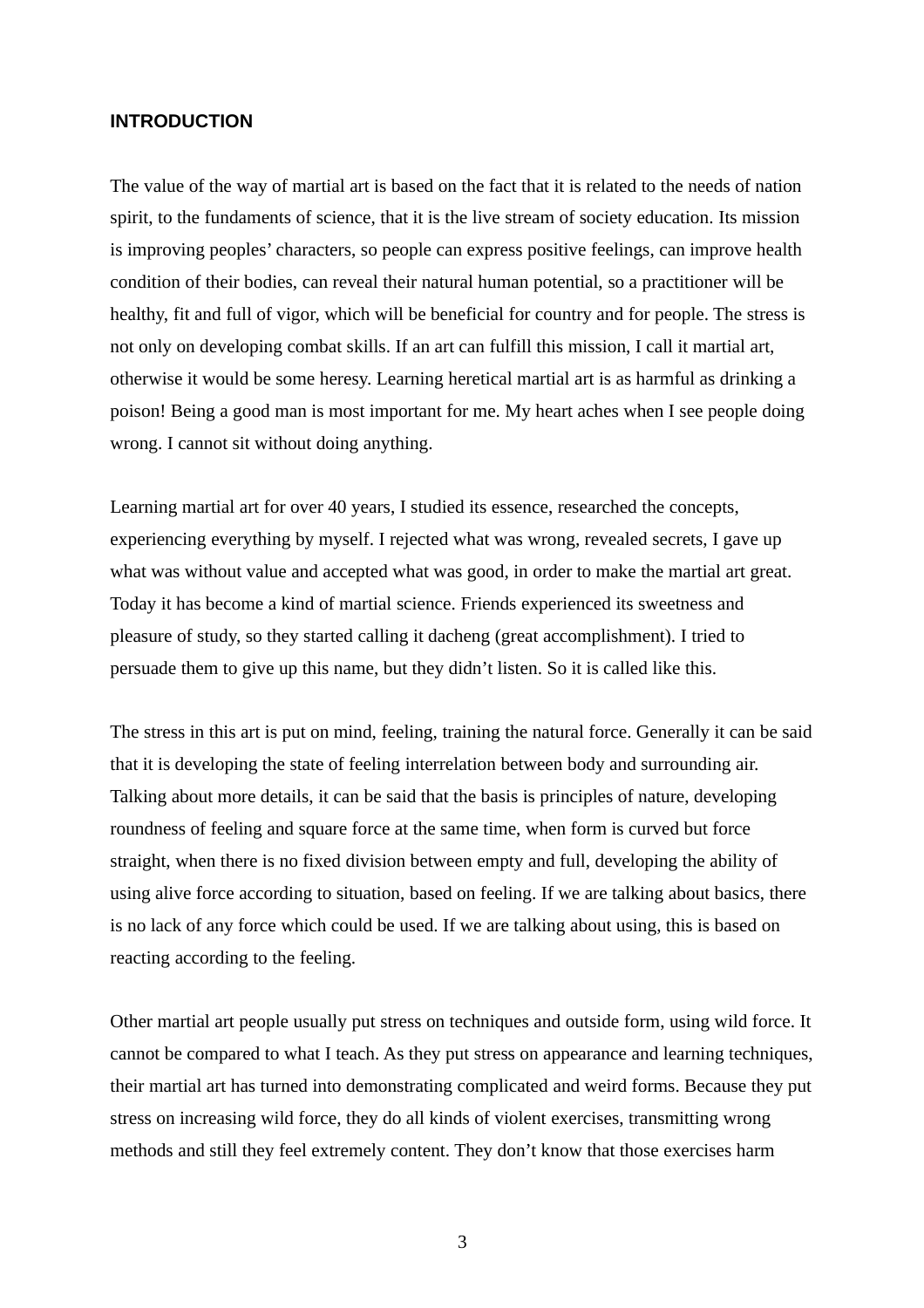health. Their nervous system, limbs, breathing system, tendons and muscles are harmed already. How could you expect that they would be able to fulfill mission of martial art?

Although I don't think that what I teach is ultimate science, when I think about past and about present time, I'm sure that others haven't got what I have. In science each generation should achieve level higher than previous generation. Otherwise it will be something wrong. Why should something wrong exist?

I believe that this art is good for training nervous system and body, that it helps to develop intellect, that it is proper for gentle training of muscles, it improves blood circulation, it works especially well for improving natural functioning of breathing system. Natural force is gradually increasing, the ability of yi chu ji fa - being on verge of issuing force at any moment - is developed. As for demands and methods of training, I will discuss them later in this work, so I will not talk about it in this introduction.

Please remember that this text was originally planned for my students, to help them in their study, and it was not intended for open publication. But because I'm getting older, everybody insists that I should leave something for next generations. So I collected various notes to create this work which could be used as referential material for consultation. In the future, when everybody will have this book, it will be easier to understand some issues. My quest and responsibility which I have accepted is seeking for knowledge. If some wise people will correct my teachings or even will teach me something I will be grateful and I will praise them loudly. Even someone stupid can have good idea sometimes, and it can be used. I hope that students will humbly search for knowledge from various sources. That they will question this science and at the same time they will develop it. When someone will achieve something, I hope that he will research it together with others, to reach the essence and to benefit people, increase the level of physical culture of society. Only then it will be valuable. If my work is not bringing this result, maybe I don't put enough effort into it, or maybe I'm not able enough. This science belongs to human kind. Why am I to keep it secret, only for myself? So without caring whether it will not be describing some issues in simplified way, I decided to write this work. I'm not educated enough, so it is very difficult for me to express the essence and subtleties of this science. Actually this work is only kind of a list of main issues and nothing more. It is difficult for me to express what I would like to express. But I hope that students will be able to make reasonable conclusions and relate it to next issues.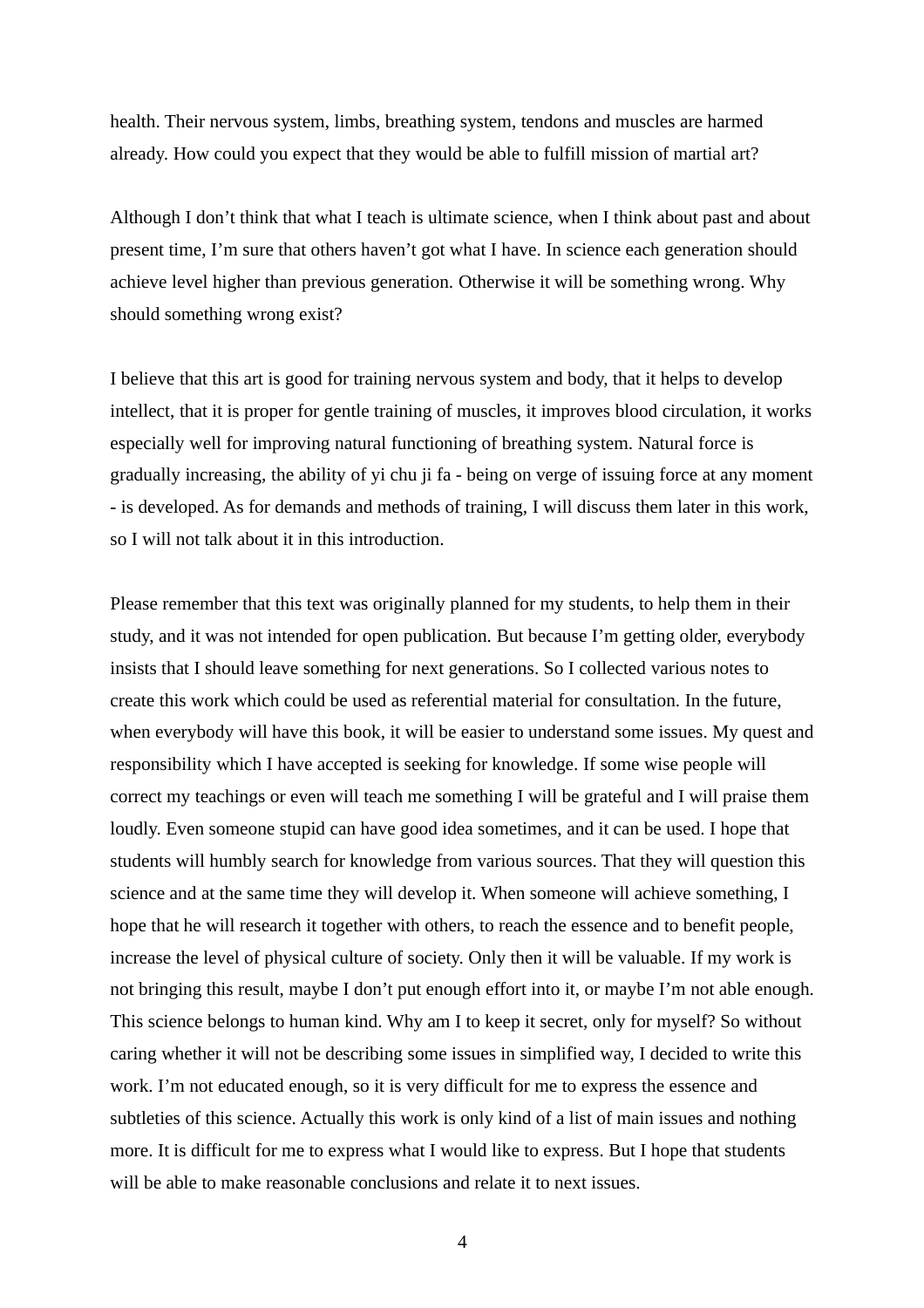As I sincerely love this way, sometimes it is difficult for me to avoid harsh words. When I talk about it, sometimes I'm too vehement. Those who know me can appreciate what I'm saying or blame me for it. When others laugh at me or curse me, I just don't care.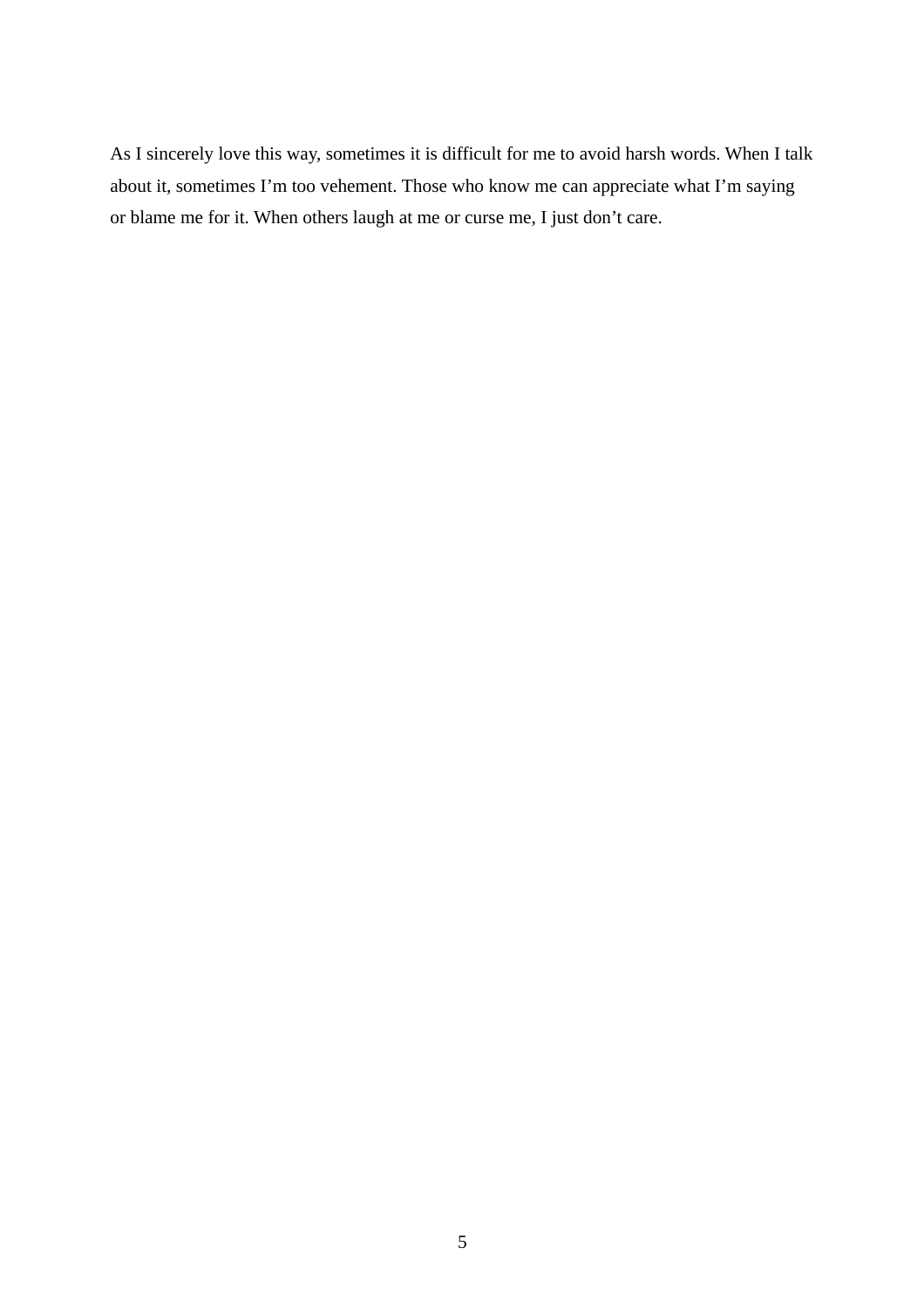#### **DEMANDS OF MARTIAL ART**

Martial arts people of present times usually focus on exhibiting muscles, demonstrating how strong and hard they are, impressing spectators, they think that this is what physical culture is about. They don't realize that this is something which developed in wrong way, that it harms health, that there is not benefit from it, that the knowledge of physiology warns against such practices. It has no value from the point of view of physical culture. In interviews for newspapers I pointed to this fact. Although those who understand principles express support, most are vulgar and ignorant, they insist on harming the truth or they slander me repeating some gossip. In result there are people who blame me or develop grudge against me. Generally people usually don't understand those who have something unusual to offer, who are wise and honest, who want really to work for happiness and prosperity of everybody. You can see how low is the level of society. I'm thinking only about preserving the way, not about my own benefit. I hope that wise people will be able to understand it and forgive me my shortcomings.

If we are talking about origins of this way of martial art, at beginning people observed birds and beasts fighting, borrowing from them what decided about their success, following form of their movements and mastering the principles behind it. It was gradually modified and developed. Principles of mind work, of using imagination were added. This is how this art started.

But when we talk about present martial arts, even the form is not alike, the more there is no benefit for spirit, for mental perception. There are also those who say that "using force creates stiffness, using mind creates agility". But if you ask them about it, they are not able to explain anything.

If you use force in typical way, muscles are too tense and stiff, agile changes in bones and joints system are impossible. This is not beneficial from the point of view of physiology. If we are talking about fighting, using force in typical way limits the possibility of using force. If you use fixed methods, this is partial, this is something artificial, this is not the science of using natural potential. You will not be able to unify spirit, use of force will not be complete and proper, you will not be able to feel the interrelation with the surroundings, with whole universe, the possibilities based on natural functioning of nervous system will be limited. This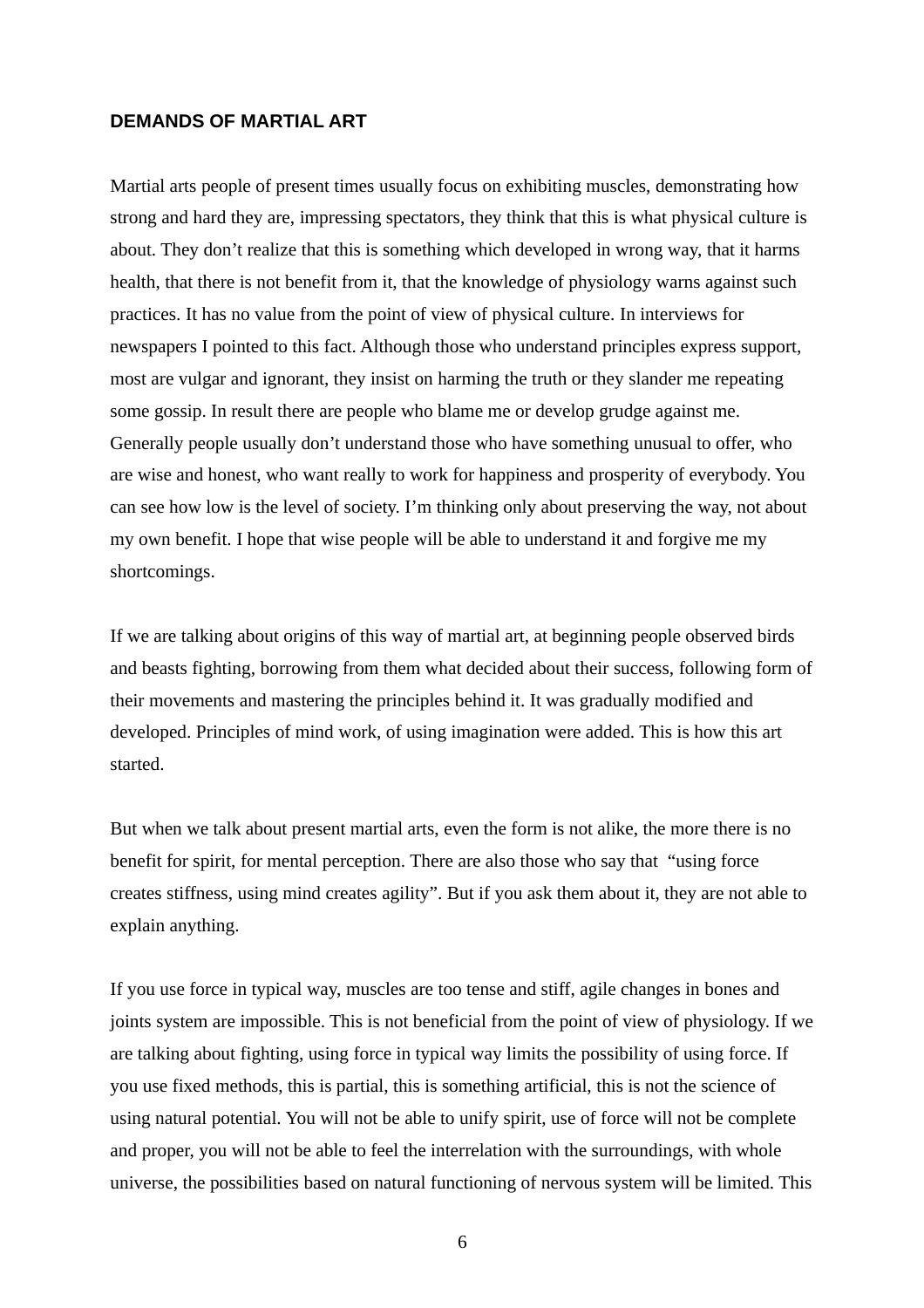is as if you tried to walk with your legs tied. Such use of force is result of resistance which is not necessary. This resistance comes from the fear of being attacked. But actually it means accepting opponent's attack. How could you avoid being hit then? There is a big harm caused by using force!

You should know that using force and using intention have one source, they are interrelated. Using intention is using force. Intention is force. This is not force based on tensing muscles which would disturb natural blood flow. If you are not using mind support, while your body is relaxed and in harmony, you will never achieve the ability of free, natural stretching and contracting, you will not develop the ability of using natural alive force. I don't know how could you achieve real benefit for your health and fighting skill? You should know that intention is born from form, force follows intention, intention is commander of force, force is a soldier of intention. This is described as: intention tense, force relaxed, tendons and bones empty and agile, hair on your body is as if standing up, as if it wants to fly away, force bears blades and edges. Without this you will not be able to achieve natural satisfaction.

Twenty years ago I gave this art name yiquan. I used the word yi – mind, intention, to stress that it was based on spirit, mind, mental feeling. I wanted to wake up other martial arts people, to turn their attention to the meaning of the name, so they realize their mistakes and start moving in right direction. But I know that typical martial arts people stick to their ideas, their mistakes accumulate and it is difficult to give this up. Most people are not able to reject mistakes and to use what is valuable, thinking about the difference between right and wrong. They prefer to stick to the wrong and preserve mistakes. This is hopeless. But I will give all my efforts. I will not follow the waves, because it would mean losing the true meaning of martial art. Sometimes I will cry out loudly to destroy this paralysis and wake people up. I'm completely sincere in this, but I will not be able to achieve it alone.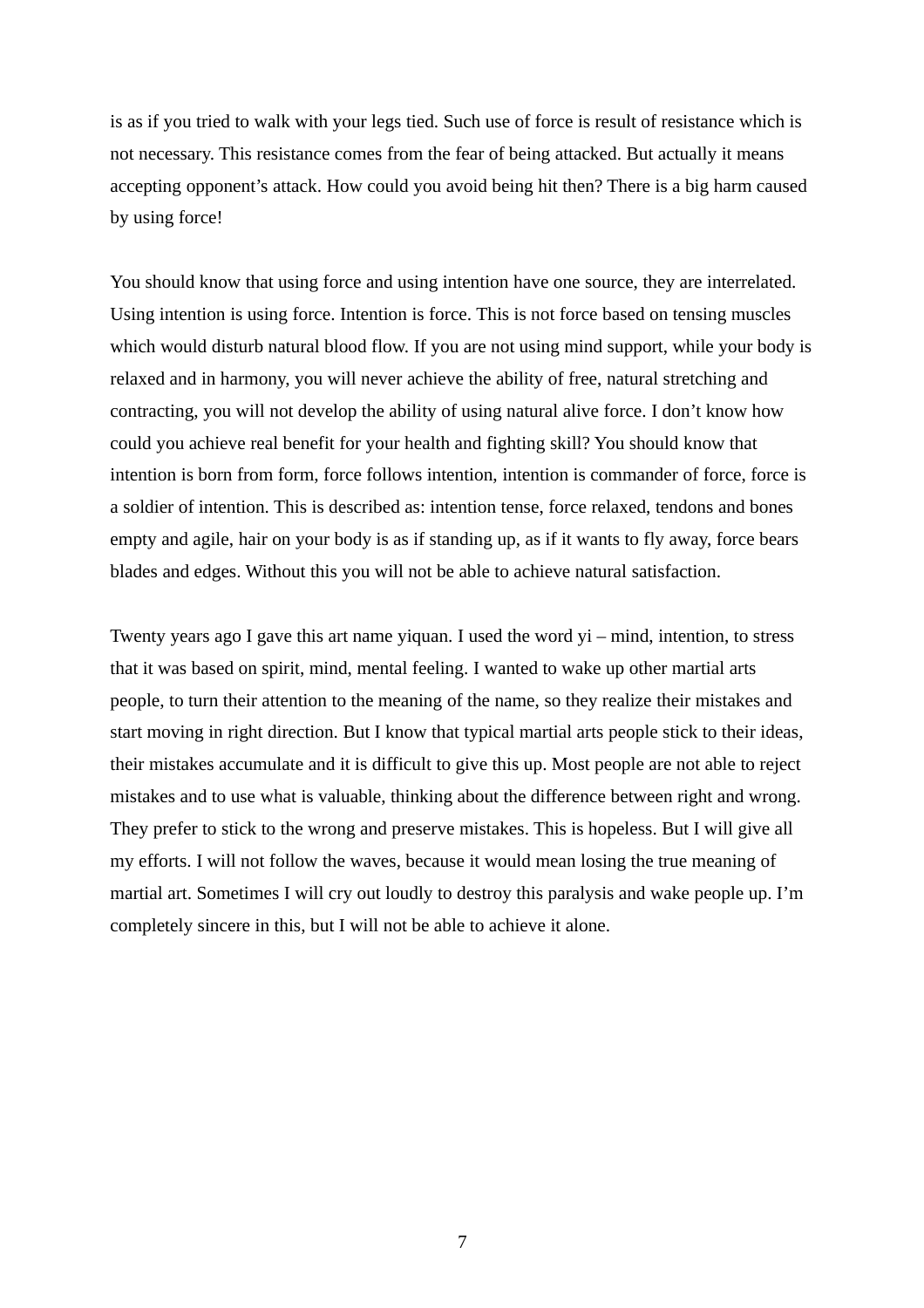#### **FORMULAS AND RULES**

The way of the martial science is not just exercising body, there is deeper meaning in it. If we are talking about tradition, character and moral values are stressed. This is abiding to some rules, like respecting relatives, respecting elders, respecting teacher, friendship, human attitude to others, love. This is very important to aspire to have "bones of a warrior and heart of Buddha", to be able to give up wrong ideas in order to achieve the truth. Someone who is not like this is not the real high level martial art master. If talking about character, resolute and persevering spirit, compassion, sensitivity and courage, those are basic qualities of a researcher. Without it, it is hard to transmit science in right way. Even if it is transmitted, it is hard to get to the essence. So masters of previous generations where very careful about teaching someone. They didn't accept student carelessly. The teaching was based on formula of four external appearances: head straight, eyes watching straight, spirit solemn, voice calm and five demands: respect, carefulness, sincerity, harmony.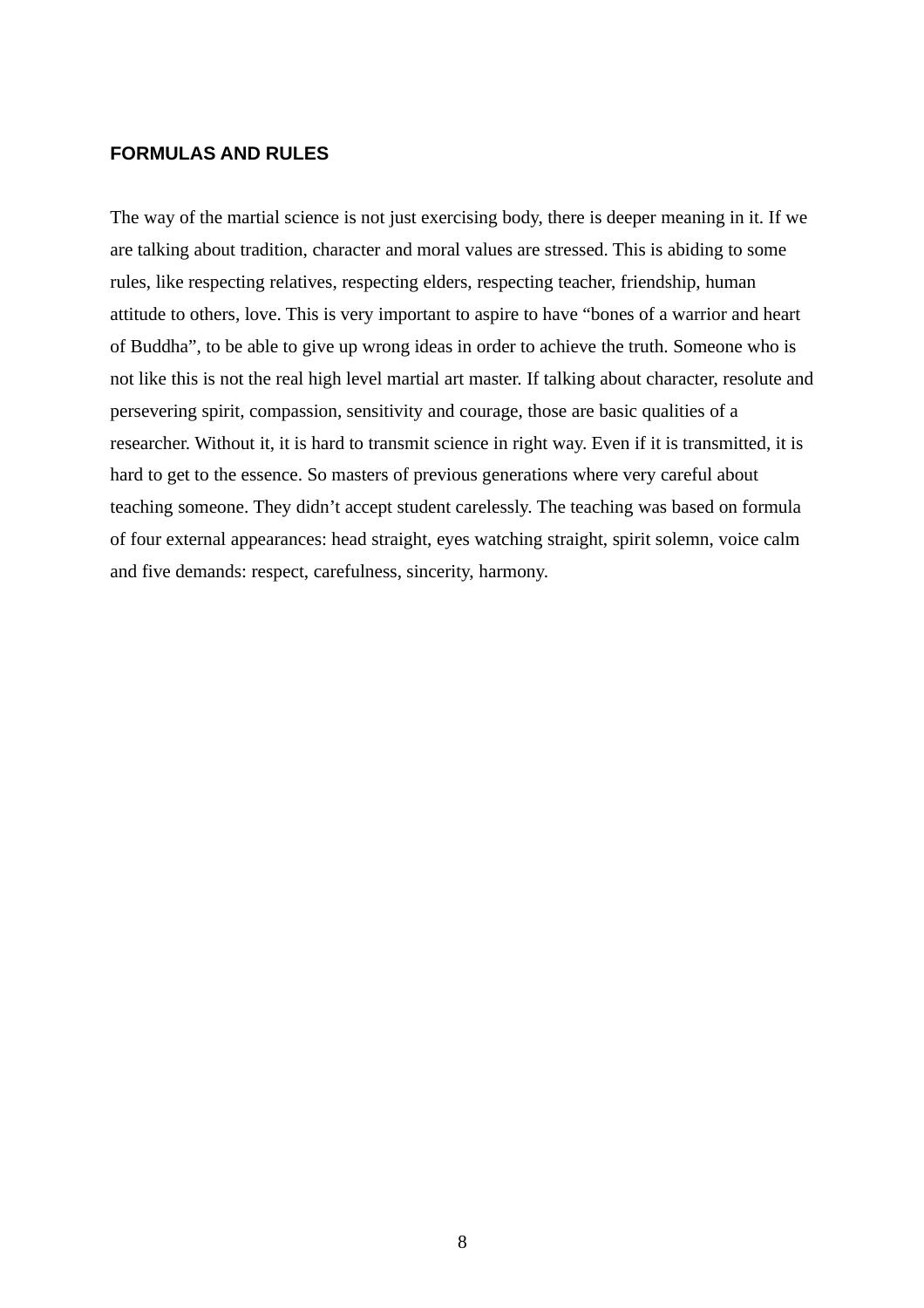Now I will present explanation of the five characters formula, to express its meaning.

*When you start learning martial art, you should respect your teacher,*

*Value friendship and justice,*

*Moral values of a warrior should be especially stressed.*

*In movement you should be like a dragon or a tiger,*

*In non movement you should be like a Buddha.*

*State of mind should be*

*As if you received a respected guest.*

*When you keep such a state, spirit is not scattered,*

*You are careful as if standing above abyss,*

*Your mind has no limits,*

*Spirit is permeating whole body.*

*You are sincerely seeking the truth in the emptiness,*

*Without losing harmony,*

*Force is like a thunder,*

*What you are learning is gradually becoming deeper and deeper every day.*

*Voice is coming out from the deepness,*

*It is like a dragon's roar.*

*Respect, carefulness, attention, sincerity, harmony.*

*Five characters formula was explained this way.*

When you see the essence and understand the principles, you should seek further, without sticking too much to methods and principles. There is no limit in learning how to be a human.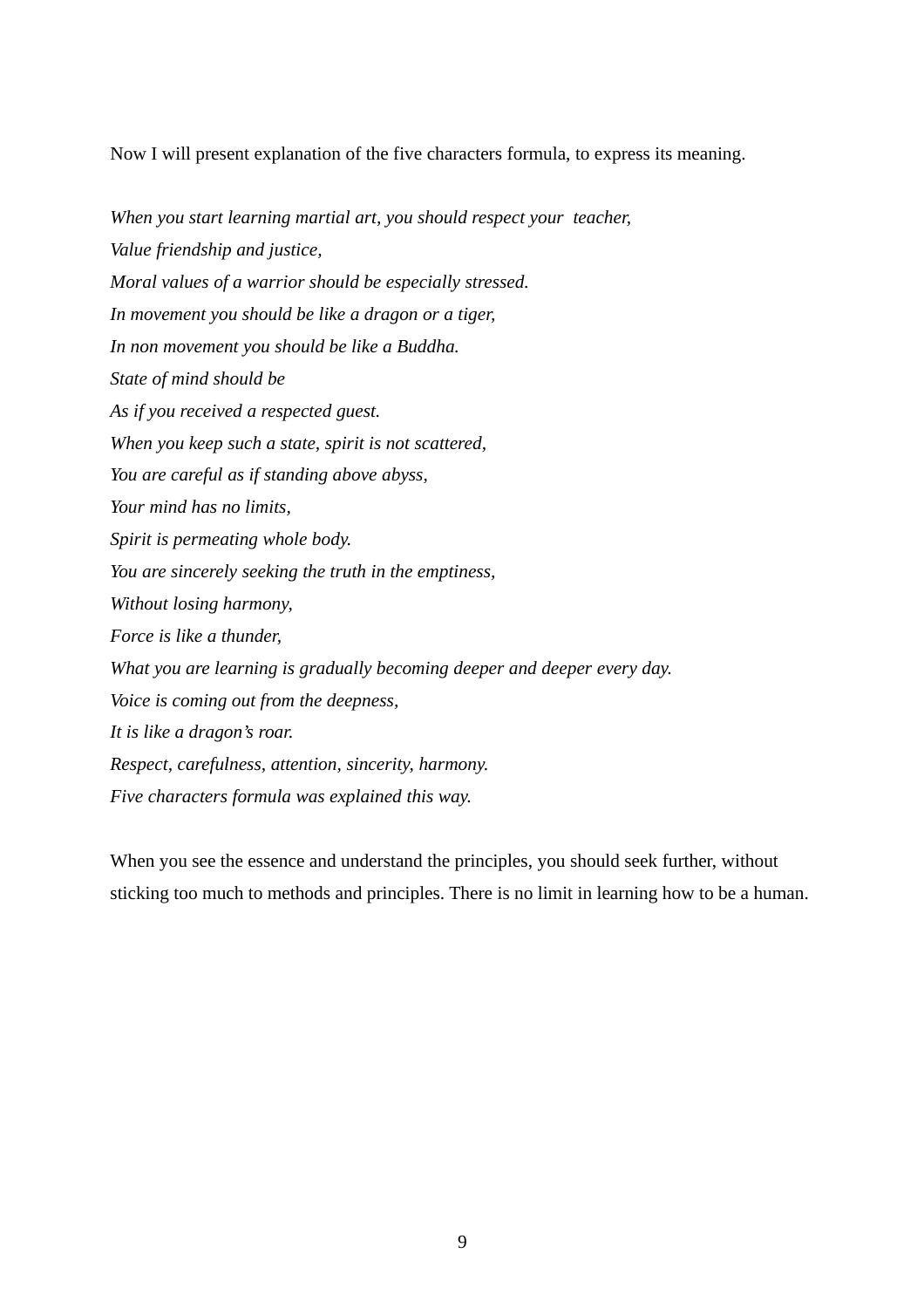#### **SINGLE AND DOUBLE WEIGHT, NOT REVEALING FORM**

If we are talking about principles of martial art., no matter if it is about training or a combat situation, body must be unified and in harmony, there mustn't be even slight disorder. Even slightest imbalance means revealing form, force is breaking body. Form should not be revealed by spirit or by body, by intention or by force. When form is revealed, it is not good for cultivating health, and opponent can use it against you during fight. You should avoid this.

Harmony and balance mean that there is not stiff, mechanical action. Even a little bit of stiff action means the illness of double weight. But there should not be excessive freedom and looseness, as this can mean lack of solidity. There should be felling of being comfortably stretched, in bent form force is accumulated. When you issue force, there should not be breaks, force should not disappear. Double weight is not just about putting weight on both feet. If we are talking about head, arms, legs, shoulders, elbows, knees, hips and all big and small joints, everywhere, where there are even slightest forces there can be division into single and double, relax and tension, empty and solid, light and heavy.

Present martial arts people always move from superficial single weight to complete double weight, from complete double weight to dead stiffness. This way the science of single and double weight perishes.

If we are talking about present books about various martial arts, we could say that they are generally wrong. Their authors are those who do reveal form, their movements are opposing principles, breaking unity of body. All those fantastic and absurd postures, this harms human bodies. The longer you learn it, the further away you move from the right path. When they don't move, they don't reveal form, but they are stiff. When they move, they reveal form, they become scattered and disordered. Even if sometimes they use the principle of single and double weight in the right way, they are not aware of this, so actually it is not different from the illness of double weight. They don't achieve comfort, they don't achieve the feeling of being natural, their bodies lose the ability of proper acting. This is the way of mechanical, fixed methods, without ability of movement adjusted to situation in fluid way, without the ability of unlimited changes. The chance for developing natural potential is lost this way. What a pity!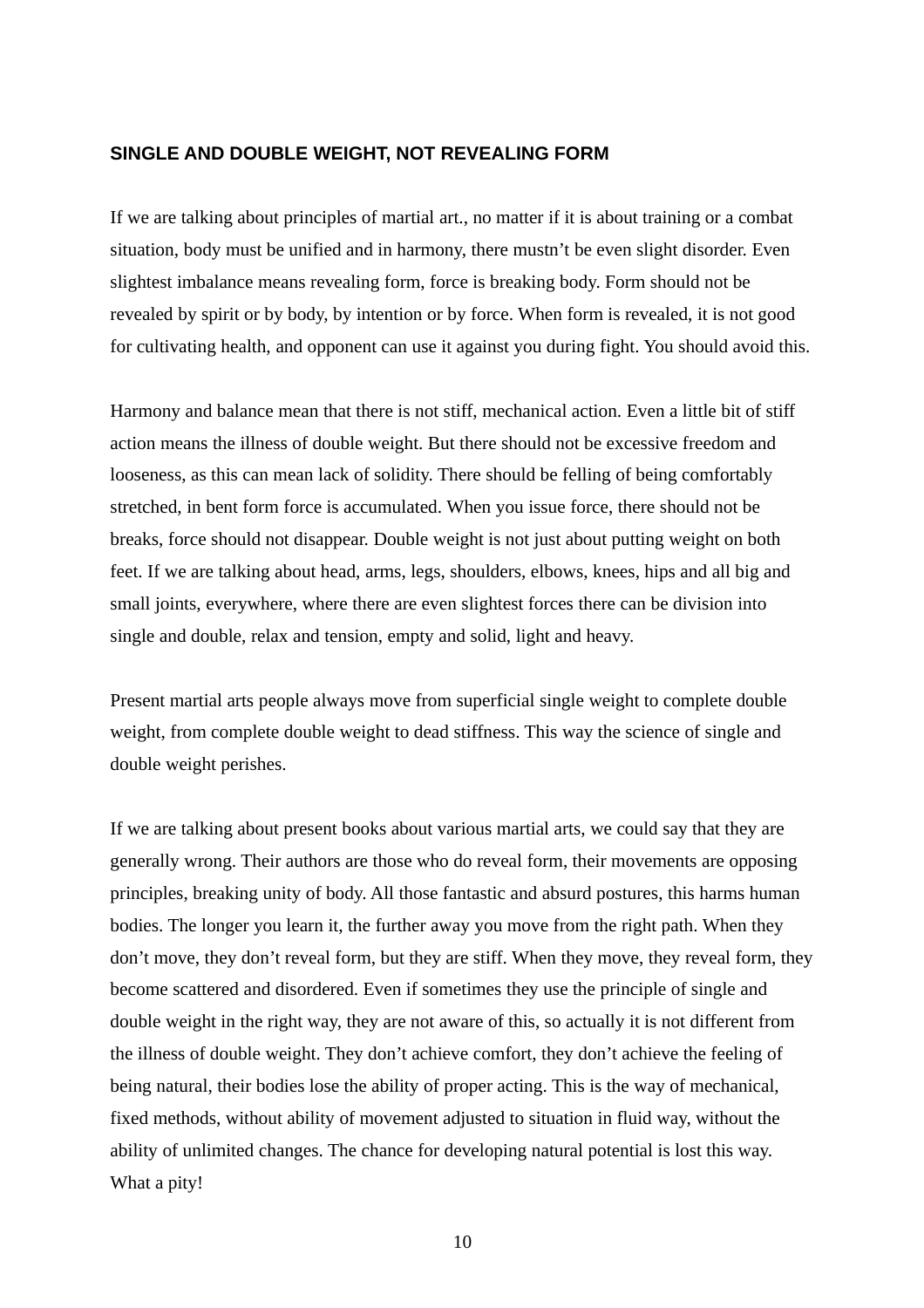If talking about revealing form by spirit and intention, it is difficult to explain in other way than just demonstrating  $\mu$ alive force" – the wonderful possibilities of using sensitivity of touch. During fight, in the face of danger, there is no place for any delay. When it comes to a bout but it is not decided yet, you don't know which method you will use. After fight you don't know which method you have used. This is described as: "You don't think about it and don't expect this, but you just do it, you hit opponent before he realizes it". This is the expression of ultimate harmony, the spontaneous use of natural force.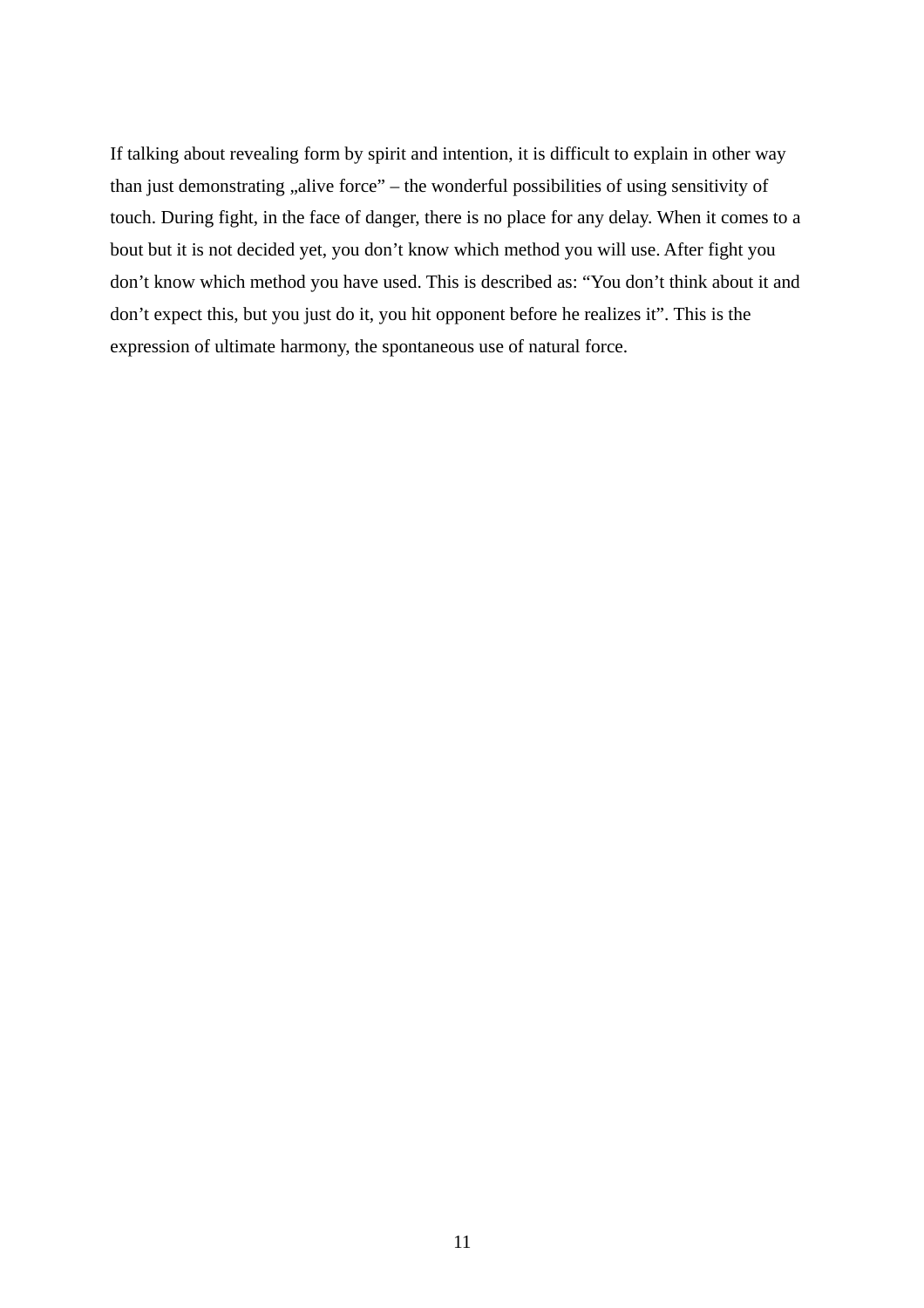#### **ABSTRACTIVE, EMPTY AND SOLID, EXPERIENCING**

The method of learning basics in martial art is not focusing on one aspect. It is about unified use of mind and form, intention and force. If you watch this way of using force, it is without form. If you listen to it, there is no voice. There are no fixed forms or manifestations. But if we want to talk about form, we could say that it is like a flag moving in the wind, without fixed position. When wind blows, the flag reacts. This is interrelation with surrounding air. We could also compare it to a fish in water. The fish is moving all the time, never staying at one place. You move in all directions, "listening" to the feeling of touch, reacting according to situation, issuing force according to feeling, spirit is focused and agile. You should move from emptiness to manifested, in manifested seeking the emptiness. This is in accordance with teaching of Taoism and Buddhism. There is no action, but still there is action. All methods come from the emptiness, this is the reality. All sciences are similar. This is like painting. Everybody has his style but the essence is common. This is in the resemblance of spirit, which is without form. You can seek this, when you move beyond form. This is why you shouldn't practice in front of a mirror. If you only seek resemblance of form, there is no real contents and spirit is harmed.

When you practice, imagine that in range between 3 and 7 feet around you there are mighty enemies with halberds and axes, poisonous snakes and wild beasts fighting with each other and moving in zigzags toward you. You should keep feeling of being brave and fearless. In empty you are seeking real. When some day you will be among many opponents, you will move between them with such state of mind, as if they were not there – this is seeking empty in real. During training you need to experience it, accumulate it and develop it. This comes from abstractive. This is the fullness of spirit and intention, not mimicking form. It is being detached, without sticking to anything.

This is important to practice slowly, but spirit must be fast. Hands should not reach out without reason and intention should not come back without reaching target. There must be reaction even to the slightest movements and changes of forces. External and internal must be connected, empty and full need each other, everything is unified. The natural ability of reacting must be kept all the time. If you are trying to do it fast, it is slipping on a road which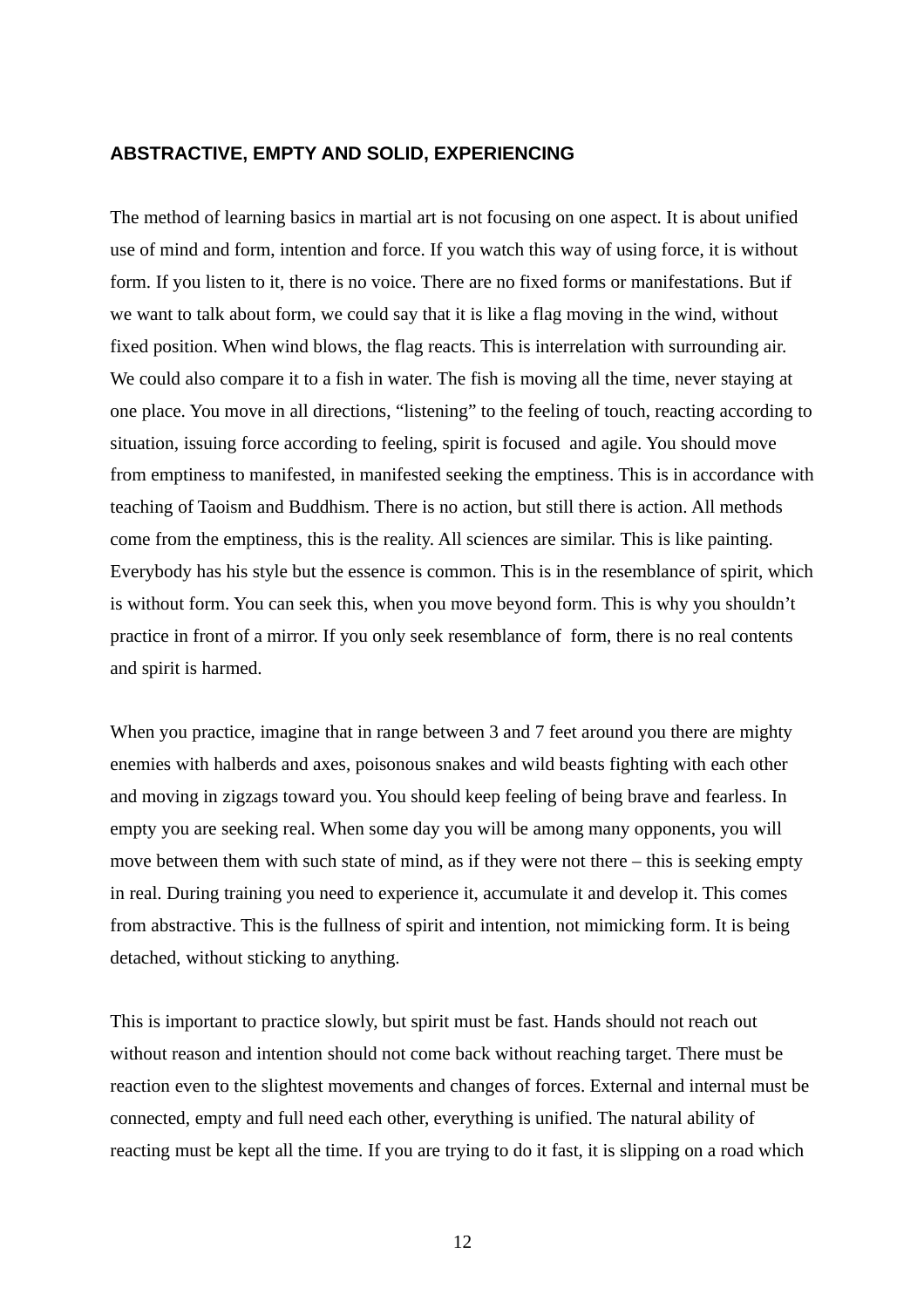you should learn step by step. How could you then expect results which come only from careful experiencing?

You should start learning from zhan zhuang as a basis, experiencing everything gradually in order to be able to use it later. Spirit, form, intention, force should be one. Four centers should be in harmony (four centers are: top of head, weight center, palm centers and feet centers). Nervous system is unified. When something moves, there is nothing which would not move, there is no slightest lack of harmony. Body is not following some fixed form, it is not stopping clumsily, you feel interrelation between body and air, relaxed force of any point is cooperating with the rest. If you forget about your body, there is nothing you could seek. But if you stick only to your body, you will never achieve it. If you will experience it carefully, you will enter the path of martial art and gradually you will learn its secrets.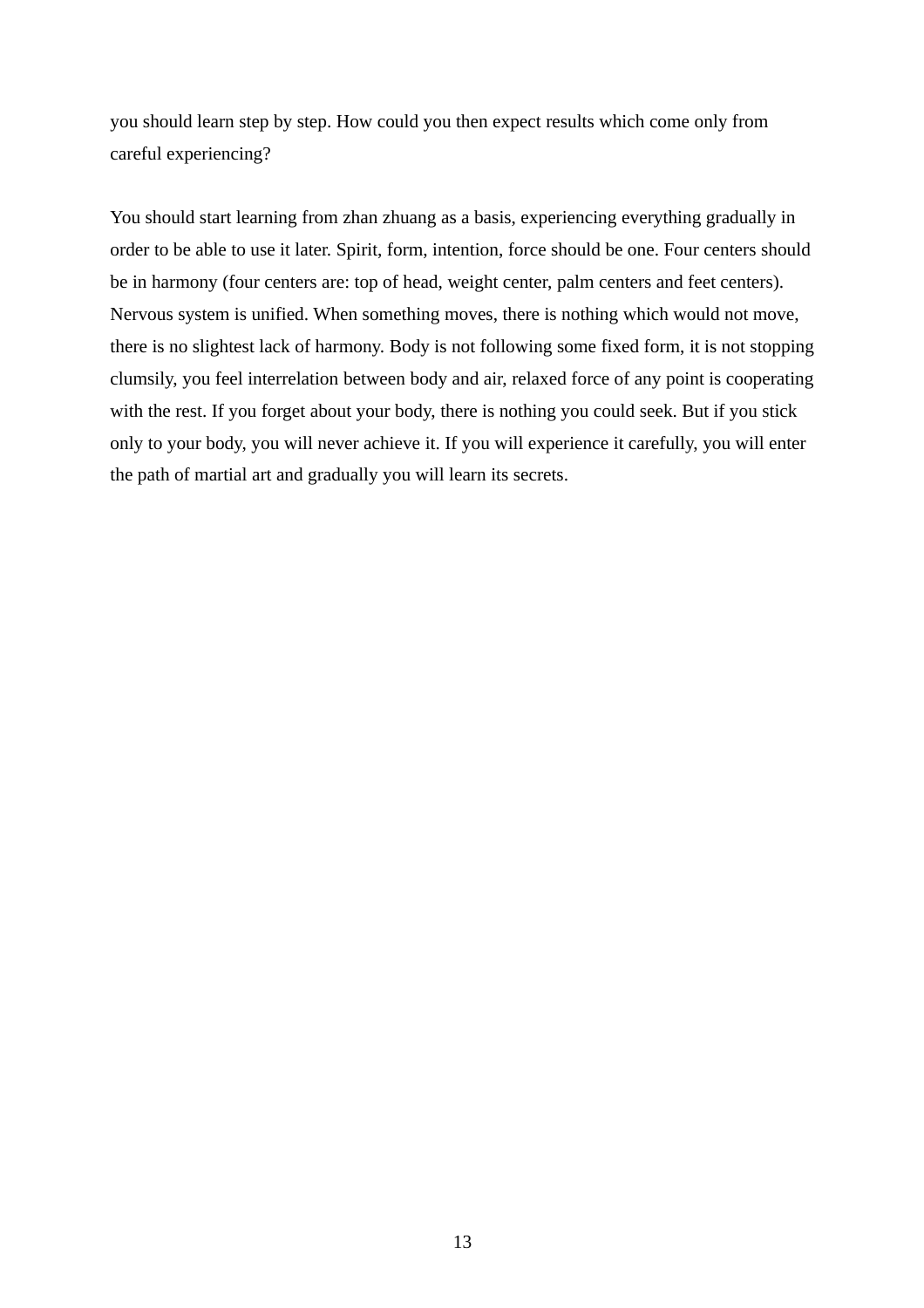#### **GENERAL FORMULAS**

The basis of this art. is engraving everything in heart. People suggested name dacheng – great accomplishment. This art is simple and easy to learn. But it is based on deep principles. Studying them brings immense satisfaction. There is not one fixed method, and there is no method which would not be included. The basis is no fixed method, even if there is some method, it should be empty too. You follow the principles, improving quality, developing character, trust, justice, humanity, courage. This is the science. Force is natural, you are full of vigor like a dragon, your breath is unified with everything. You will experience the effects – development of natural skill. Your attitude is without too much intimacy and without too much distance, humble and yielding. Your force is as if force of whole universe. You are developing the wonderful natural potential, finding the pivot in the circles. Doing changes without fixed form you are watching and listening inside, you are training your nervous system. When you are moving you are like a fierce tiger, when not moving, you are like a dragon in its den, your spirit is like a leopard walking in fog, your force is as if of attacking rhinoceros. You are focused and agile, ready for uncountable forms of reaction, according to changing feeling.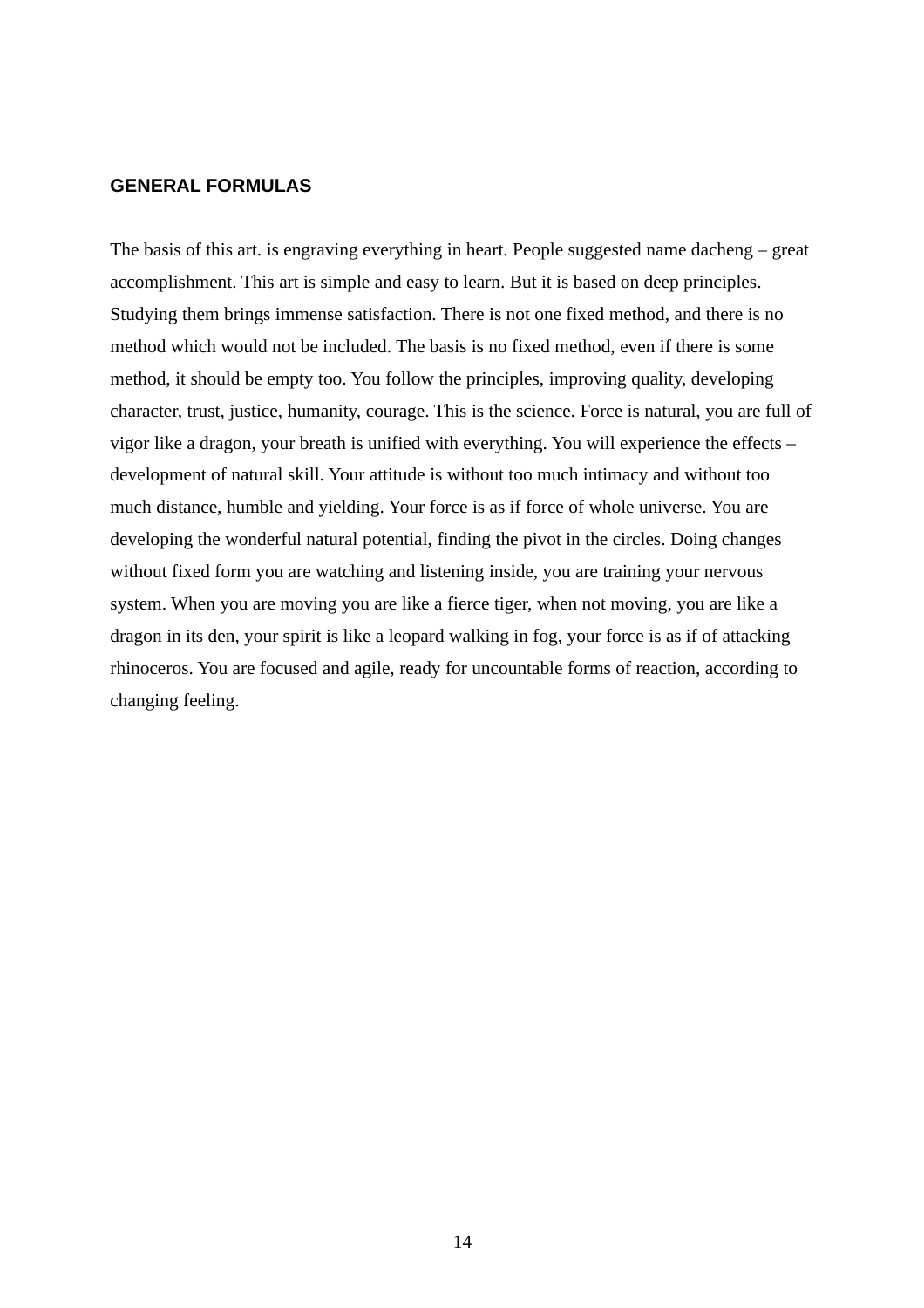#### **DEMANDS PUT INTO VERSES**

Verses were used traditionally as a tool of teaching. I used this way too. I compiled these verses, so students can use them.

*The way of martial art is extremely subtle and refined, It is not about minor tricks. Firstly you should respect and appreciate martial art, Everything starts from this. But presently transmission was lost in most cases, Completely nonsense things are propagated. This art is based on engraving everything in heart, There are not any valuable elements which could not be absorbed by it. I want to propagate the science of martial art, To give it its original face back. Engraving in heart, penetrating through the principles, Fighting skill is of secondary importance. If you want to learn he essence of martial art, You must start from zhan zhuang. The intention is as if you were floating in the air, You start experiencing, learning testing the force. In whole body there is a balanced expanding force, All surfaces are diagonal. You feel as if standing on a cloud floating in the air, Your breath is very subtle. You feel harmonious comfort, You are as if astounded. Mind is clear, without disturbing thoughts, Focused, as if listening to raindrops gently falling on ground. Whole body agile, as if empty, If a feather falls on it, it will not be able to stay there.*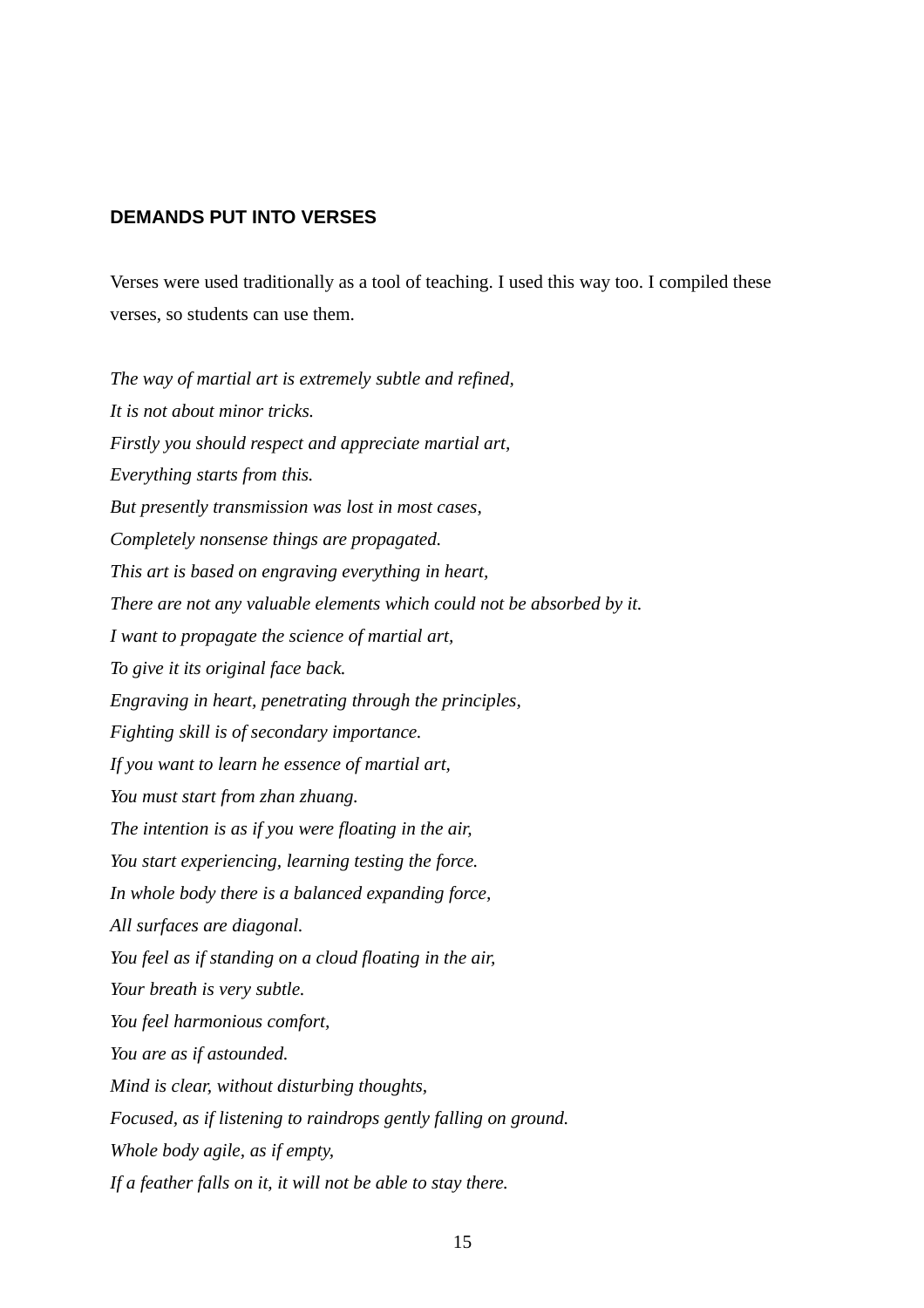*If form is visible, you are as if flow of water, If form is not visible, you are as if air. Spirit soft, as if you were drunk, As if you were floating in water. Silent in the space of universe, Empty and agile, with stable mind. Body as if a big melting furnace, Everything is melting in it. Natural changes happen inside mind, Breath is calm, you are listening to the silence. In non-movement you are like a shy virgin, In movement you are like a dragon ready to fly. Force relaxed, intention tense, Hair on your body is standing up, as if small blades. Tendons and muscles are full of force, ready to issue it, Force is as if reeling thread. Spiral force is formless, Body is as a spring. Joints are like wheels of a machine, You are estimating force in your mind. Muscles and tendons are like startled snakes. You are moving like wind, As if great waves were billowing, You are like a whale cruising in the sea. Force of top of head is agile, Body as if suspended. Eyesight focused, Listening inside. Lower abdomen naturally rounded, Chest slightly contracted. As if there was electricity in your fingers, Bones as if had blades. Mind agile like monkey, Steps like of a cat.*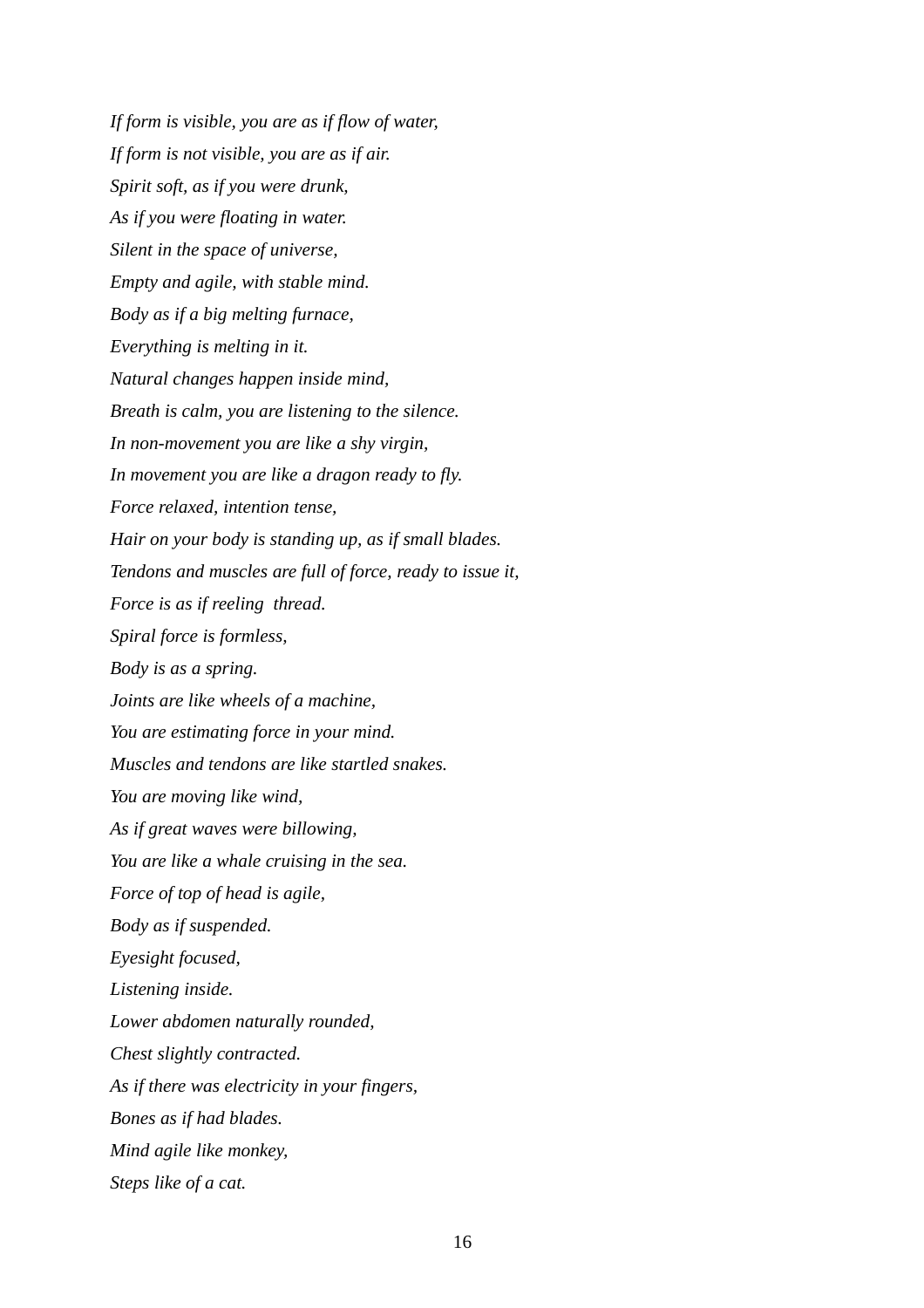*Force ready to be issued, slight touch is enough to do it, The explosions are continuous. You should not seek miraculous, Actually in usual there is miraculous. You feel that when you move, it is as if a mountain flied, The move of force is like a tide of sea. You return to the state of a baby, using natural potential, Body is soft as baby in a bath. Don't forget about anything and don't force anything, Make progress and achieve higher levels gradually. As for reacting to opponents attack, This is of lesser importance, Firstly the force should be homogenous, The pivot should not incline if not necessary. Movement and non movement have root in each other, You use imagination to achieve real results. You shift center in stable way, The changes between relax and tension are made without too much looseness of stiffness. Turning is done carefully, with stability, in proper way, Hooking and drilling supplement each other. Clever or dumb, wise but as if stupid, Observe opponent's intention. After bending to follow opponent, then straighten, Changes between empty and solid come naturally. Force accumulated as if in a bow, When you hit opponent, it's like electric shock. You are brave like a hawk, there is power of tiger in your eyes, Feet as if walking through mud. You fall down like a falcon, like a dragon, There are contradictory forces everywhere in your body. You are focused and ready to attack fiercely, You are full of courage and at the same time sensitive to even slightest changes. You are chopping, twisting, drilling, wrapping and attacking sideways, In contact you can feel the proper opportunity.*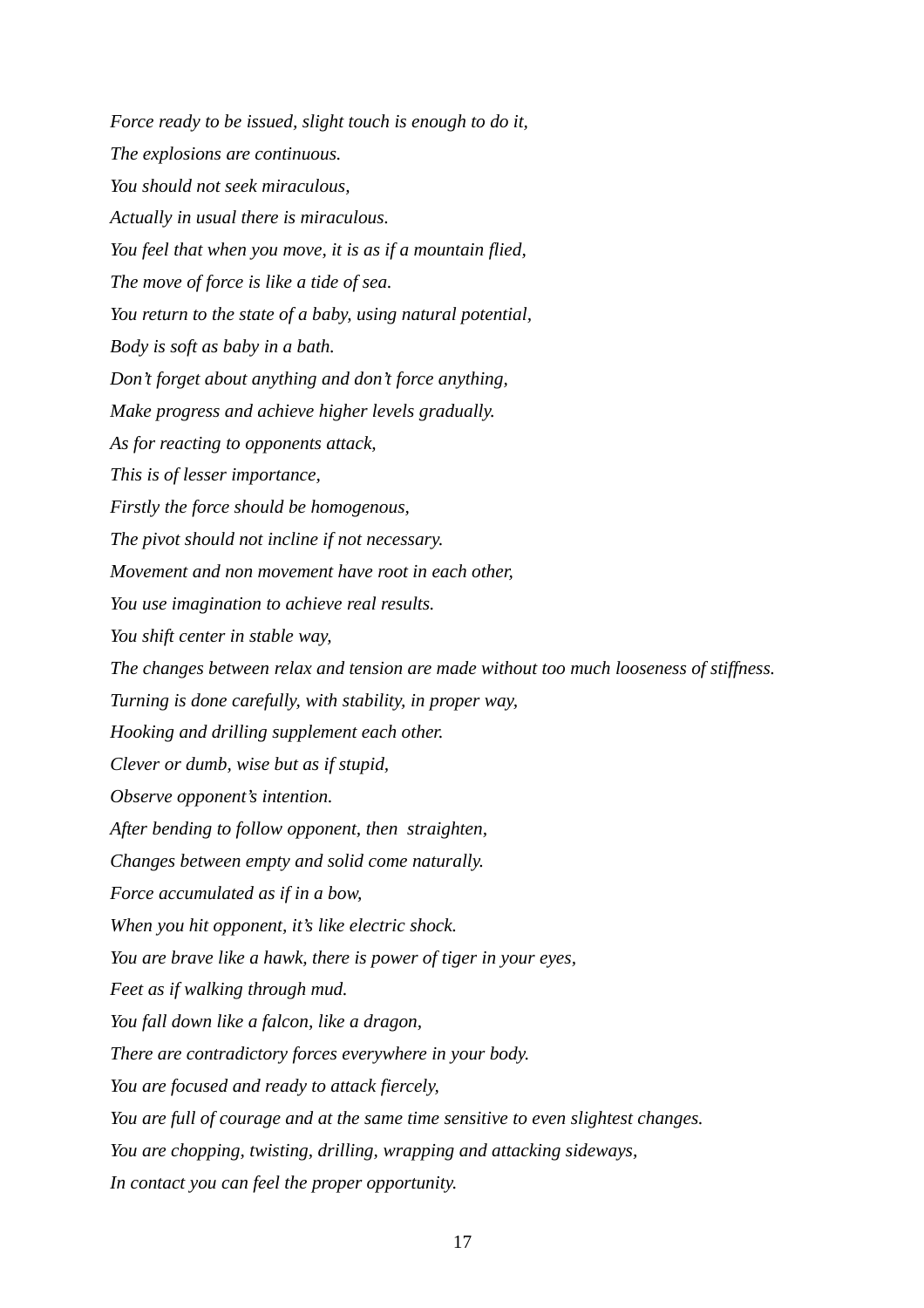*When you practice for long time, you don't try hard, but you achieve goal, There are changes of form, as if there was no form. In all actions there is intention, but as if there was no intention, When you cry out, you create wind and move clouds, You are embracing small universe. If you compare it with Taoism and Buddhism, Old texts of Bangu and Sima Qian, The most famous calligraphers, Paintings of great Li and Wang Wei, Everything is based on similar principles. How to achieve this? Cultivate solemn spirit. This all is very abstractive, But you should see it as real.*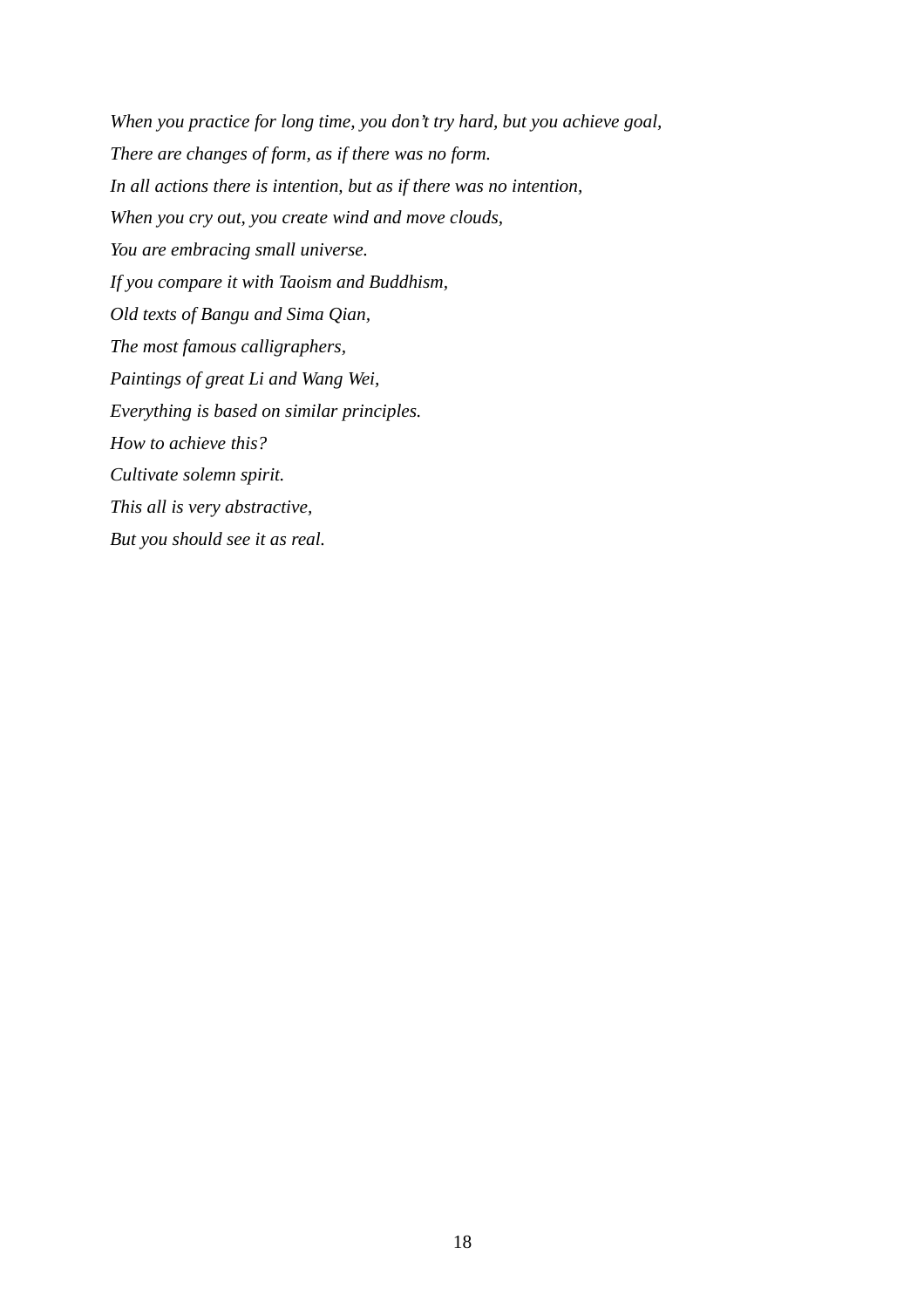#### **FORMS OF TRAINING**

In this art zhan zhuang is a basic form of training. Its efficiency is based on the fact that we are training nervous system, regulating breathing, improving blood flow, comfortably stretching muscles and tendons. This is a science of cultivating health, strengthening body, improving mind abilities. This is training for health, and this is experiencing principles through shi li, shi sheng, using mind activity. Next aspect is self defense. You experience interrelation between body and surrounding air, changes between relax and tension moving like a wave. Solid and empty are rooted in each other.

Now I will describe stages of practice.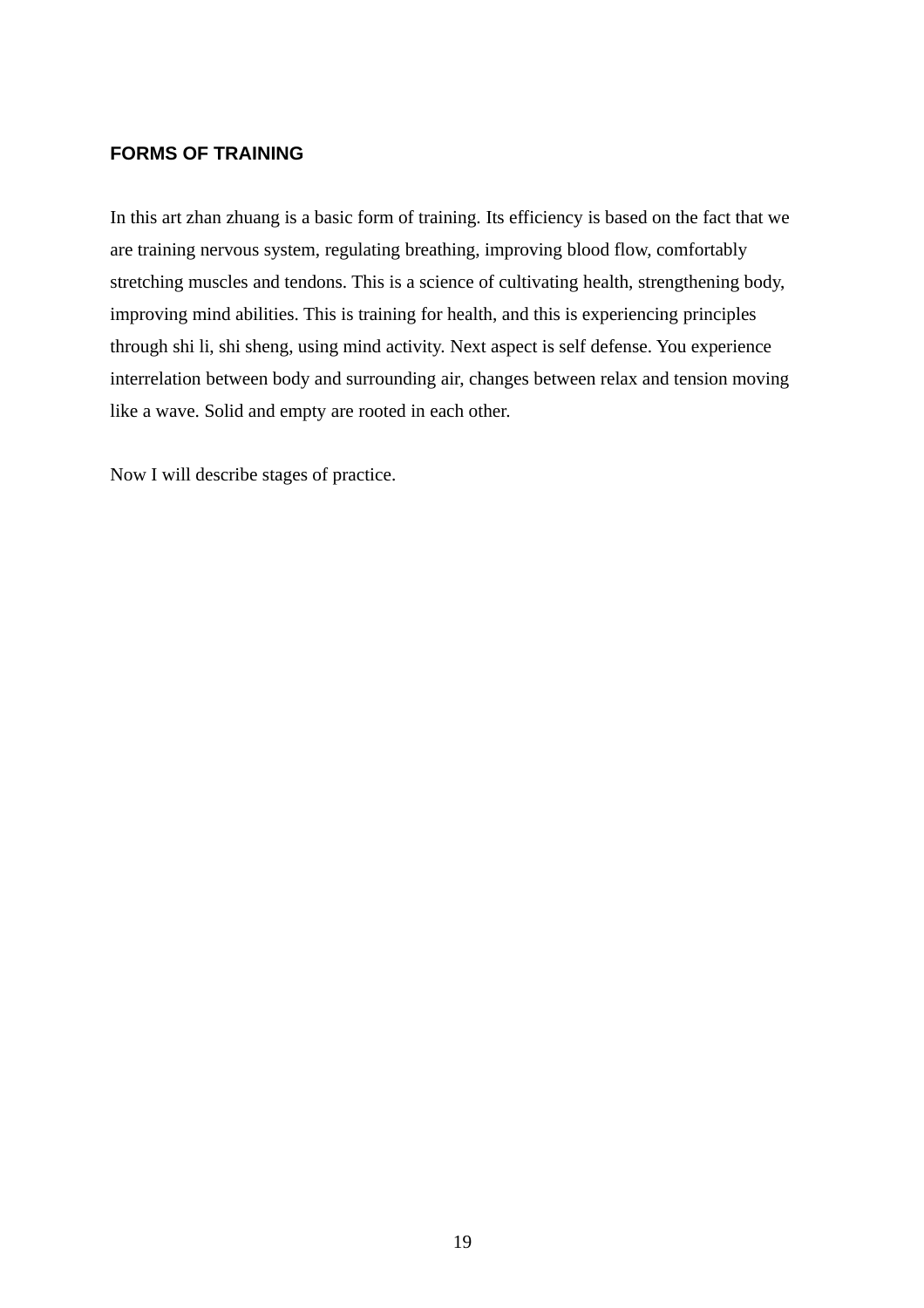#### **Zhan Zhuang**

Zhan zhuang is keeping a stable, balanced standing posture. This is a basic method for beginners. When you practice, first you should assume appropriate posture. Mind should be clear, not disturbed. Be naturally relaxed, with head straight, eyes watching straight, body in proper position, as if lifting something on top of your head. Spirit solemn, force even, breath calm, you are watching at a distance place, hair on your body is as if standing up, waist is relaxed, all joints slightly bent, disturbing thoughts are removed, you are standing silently in great space. Mind doesn't escape outside, outside matters don't reach inside, spirit is shining, you feel wonderfully agile, as if there was only you in whole universe, hair on your body is as if stretching and standing up. Whole body is as if pulsating. You are as a precious tree high on a cloud. You are as if suspended from above and as if supported from below. This state of spirit can be compared to swimming in air. You experience slight pulsating of all body cells. After some period of practice this will become natural state of movement. Natural means beneficial for body, improving its functioning. In case of anemia level of hemoglobin will increase. In case of hypertension blood pressure will decrease. In this kind of training the heart beat rate never goes beyond reasonable range.

As for mind, you should see body as a big melting furnace. You should observe if your whole body, all its cells are working together in natural way. Nothing should be forced. You shouldn't also have fantastic illusions. If you practice in proper way, body is trained without typical exercises, nervous system is cultivated without special cultivating, you feel comfort in your whole body. Character is gradually formed. Natural force is gradually developed. But you should remember not to use force in typical way, as it would disturb blood flow, you would lose relax and harmony. Without relax, energy is stagnated, force is stiff, proper intention is stopped, spirit is broken. Summarizing, no matter if we are talking about zhan zhuang, shi li or actual fighting, if you lose breath, diaphragm tenses, this is mistake. I hope that practitioners will put attention to it and will not neglect it.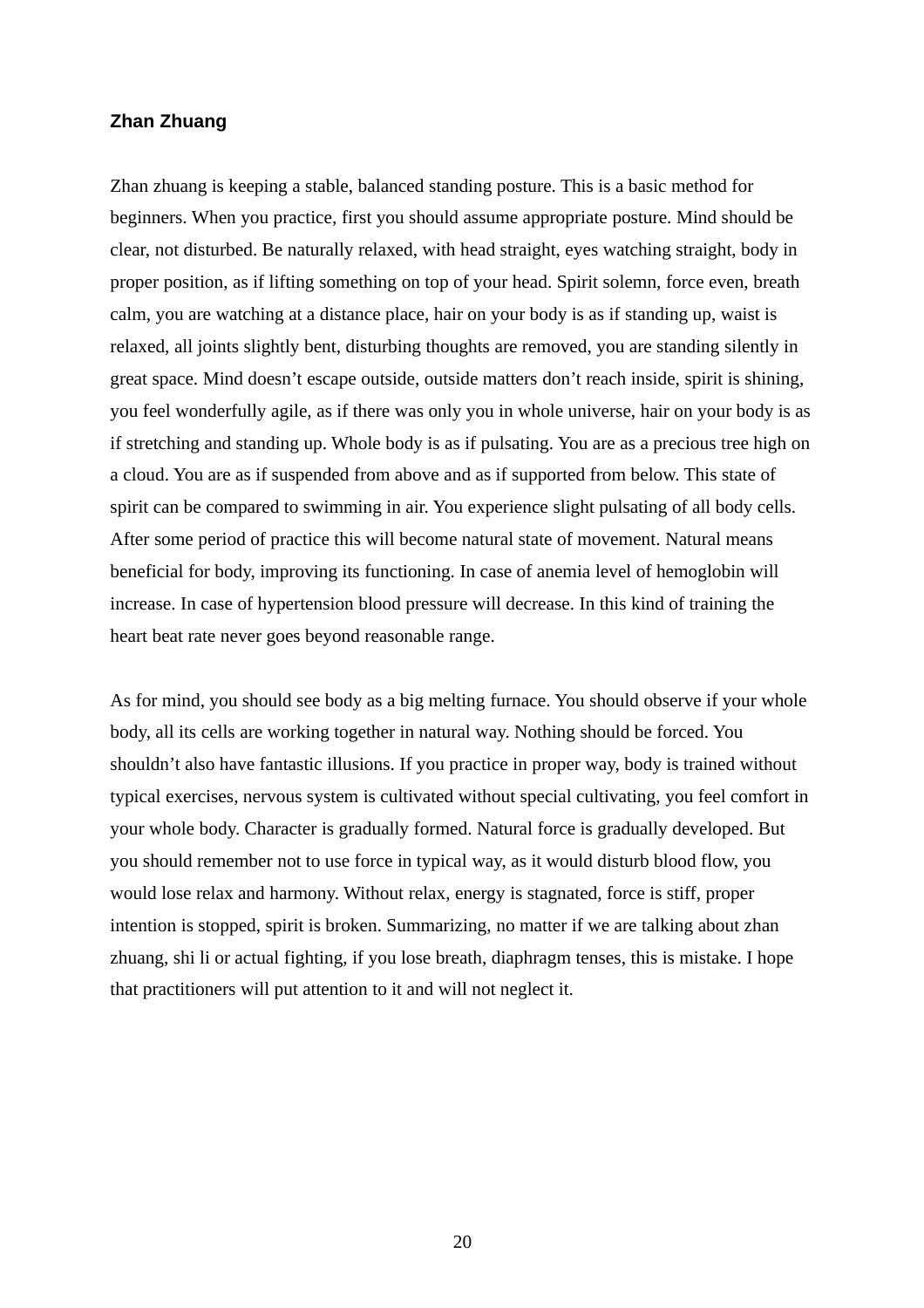#### **Shi Li**

When you get some basics from above described exercises, when your natural potential starts developing, after some time you can continue work by using shi li exercises, experiencing feeling of various forces to achieve real results. This is most important and at the same time most difficult part of training. Shi li is basis for developing force. Thanks to testing you get to know the force. Thanks to knowing it, you can start developing ability of using it. Whole body should be coordinated and balanced, you should feel agility inside, hair on your body is as if moved by wind. From bones to hair, everywhere there is intention of accumulated force and being ready to issue it. The more subtle movement, the fuller spirit. Better slow than fast. Better with calm than in hurry.

You want to move and at the same time as if you want to stop. You want to stop and at the same time as if you want to move. When you move it is as if you can't prevent stopping. When you stop it's as if you can't prevent continuing movement. You are observing if the feeling of force in whole body is full and round, if you are ready to react at any moment, if you can feel unity of your force with force of universe, if force in mind can be manifested as real force. To develop the feeling of unity with force of universe you should develop feeling of relationship between your body and surrounding air. When you can feel this contact, pressure and resistance of air, you can gradually learn to react according to this feeling. Then you are testing feeling related to the waves of air and opposing the force of gravity.

When practicing, you should try to feel how big is resistance of air. Your force should be equal to pressure of air. This way your force is not too big and not too small. At beginning you can start from hands, later it should be gradually extended to whole body. When you experience this kind of force, wonderful natural abilities are gradually awakened and developed. If you practice for longer time, the effects will be better than you expect – you will be able to use all kinds of forces freely, intention will not be broken, spirit will not be dispersed, everything will be connected – when the smallest part moves, whole body moves together, nothing should be neglected or lost. If feeling of comfortable force, the state where fascinating discoveries are being born all the time, is not achieved, we cannot say about learning the secrets of martial art.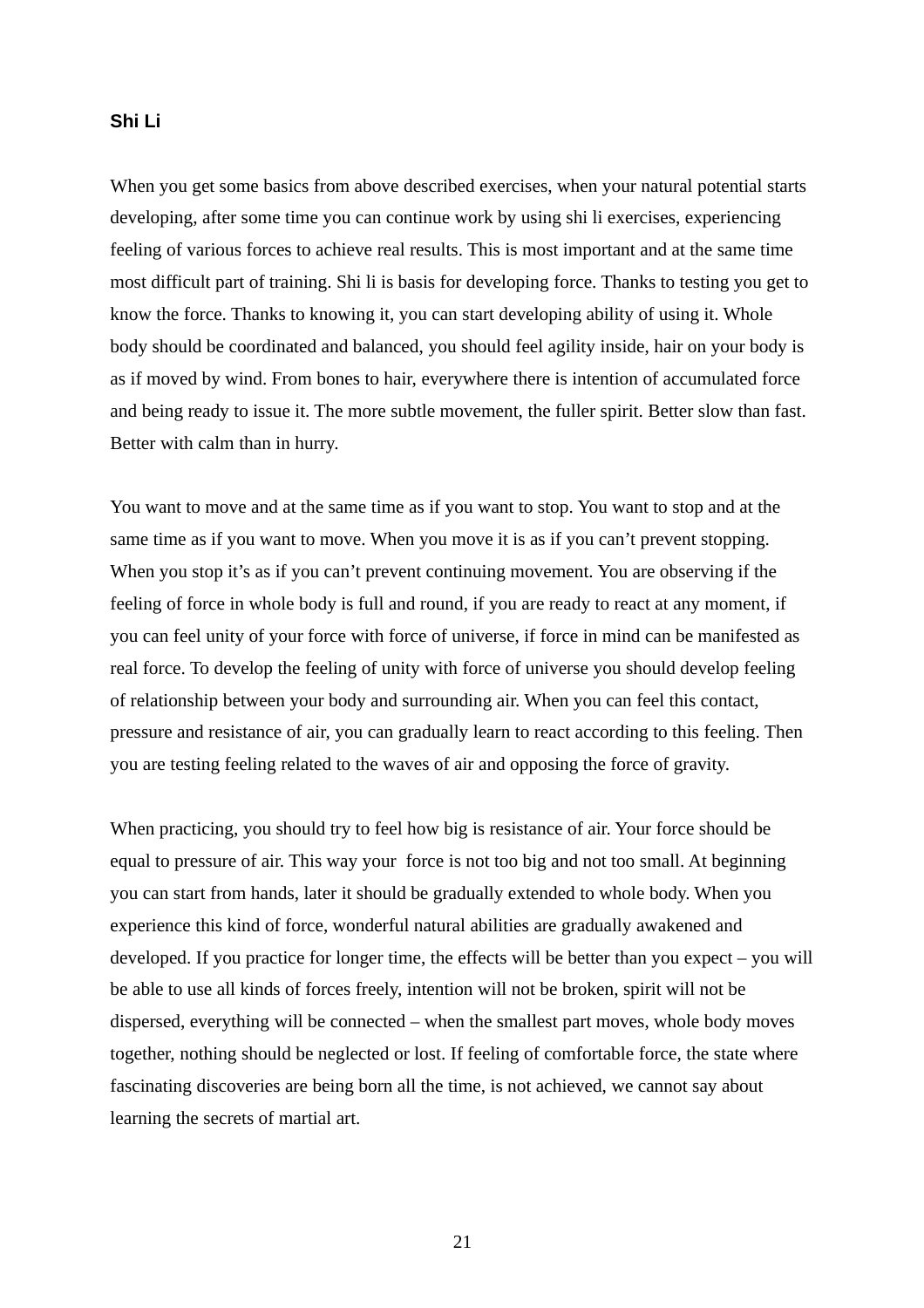There are various names related to force, like accumulating force, elastic force, startling force, opening and closing, and also speed and solidity, centering, softness and circling, expanding and embracing, inertia, triangle of forces, spiral, lever, wheel and pivot, force of a braking car, diagonal surface. You are learning all this in shi li. In all joints there is feeling of being bent, of being ready to straighten and expand. Accumulating and issuing are related, at each joint there is obtuse angle, there is no even surface. There are no constant angles. Those names are the same as when we talk about some machines. In practice there are some differences though.

In this art you learn force by mindful experiencing. If it is revealed in form, it can be revealed only slightly. When you watch from outside, many of the movements are hardly visible, but there are spiral, ever changing movements all the time. You should know that if form is clearly visible, force is dispersed, when there is no form, spirit is accumulated. This cannot be understood without personal experience. As for spiral force, from my experience I can say that it will not appear without using force of triangles (joints bent). All forces are result of connected use of work of muscles and tendons and work of mind. Everything is closely related. If you divide it into parts, this will be typical way of fixed, superficial methods. What I'm talking about is difficult to achieve without direct transmission. It cannot be described fully in a short text. So I will not try to do so.

Summarizing, all forces are used with engagement of focused mind. Everything is unified, closely connected, inside and outside. If you think about something as separated from the rest, then form will destroy natural use of body, that would be mechanical martial art, not the deep meaning of martial art. Basing on my over 40 years experience I can say that all forces are born in emptiness, from expanding the unity of hunyuan in space. But if we are talking about emptiness and unity, you should start from experiencing small aspects gradually, only then you will be able to achieve this. I think that there are contradictions in any science or art, but at the same time there is some kind of harmony in them. When you see unity in contradictions, you start understanding the issue. Then you can use some aspects jointly or separately. Otherwise it will be difficult to understand principles.

As for methods of using force, the demands of unity, it is not about how form looks, whether it is simple or complicated. No matter if starting attack with one hand, and moving back both or starting attack with both hands but finishing it with one, moving to the side and attacking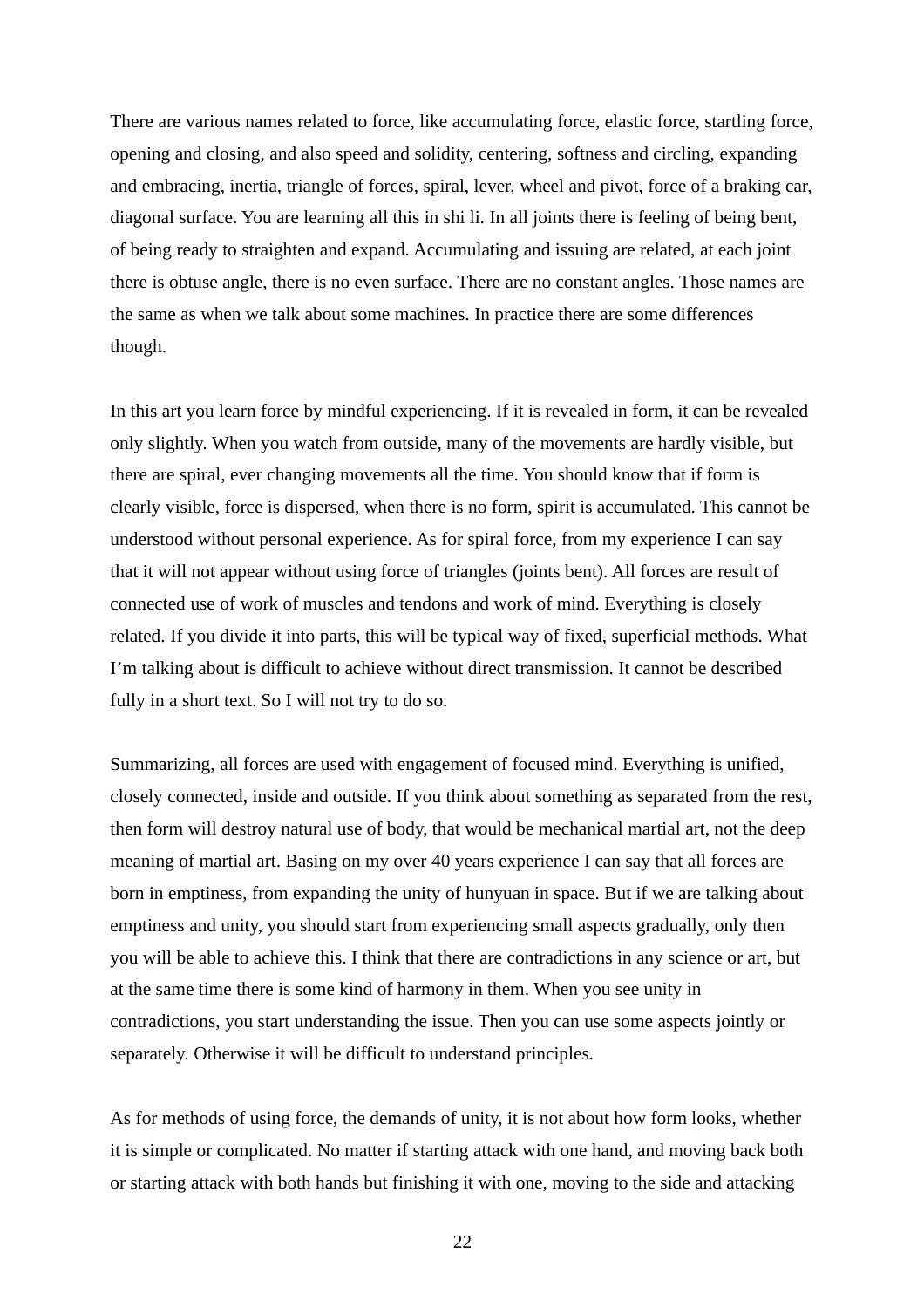straight, joint use of straight and bent, sections of body, point, surface, line, in all those principles there is division of front and back, light and heavy, relaxed and tense. But form should not be revealed, force should not move behind tips, it should not be broken, there should not be impression that some direction is stressed and other neglected. No matter if it is shi li or fa li, there should be some relax and harmony. In fa li there should be accumulating and listening to force, being ready to react according to change of feeling. Spirit must be focused, bones as if had sharp blades. Imagine that around your body, some 3 feet distance from it, there is a net protecting you from attacks from bigger distance. And closer there are knives and many bows with arrows pointing toward you. But when there comes attack, with slight movements of tendons, muscles and hair on your body you are making the blades and arrowheads fly to the sides. In whole body, inside and on the surface there is feeling as if pearls were rolling and blades appeared. Uncountable forces are born in emptiness. This is difficult to express in words, so I'm not talking more about it. Students will come to understanding by practice.

When you achieve what was discussed above, you should not think that it is the end of the way. It's only basics, the start of the possibility of learning martial art. It is difficult to achieve the appropriateness of changes between relax and tension, the balance of changes between full and empty, without long time practice of combat with advanced practitioners and experts. You need the highest level of abilities, special character, a lot of work, then gradually you will be able to develop the alive force related to the sensitivity of touch, when you don't need to think, you don't need to try hard, you don't need to force anything, and it just happens, when you defeat your opponent before you realize how you did it. As for the force of whole and of smallest parts, you should avoid issuing force randomly. But without achieving the ability of issuing force randomly, it will be difficult to achieve higher levels.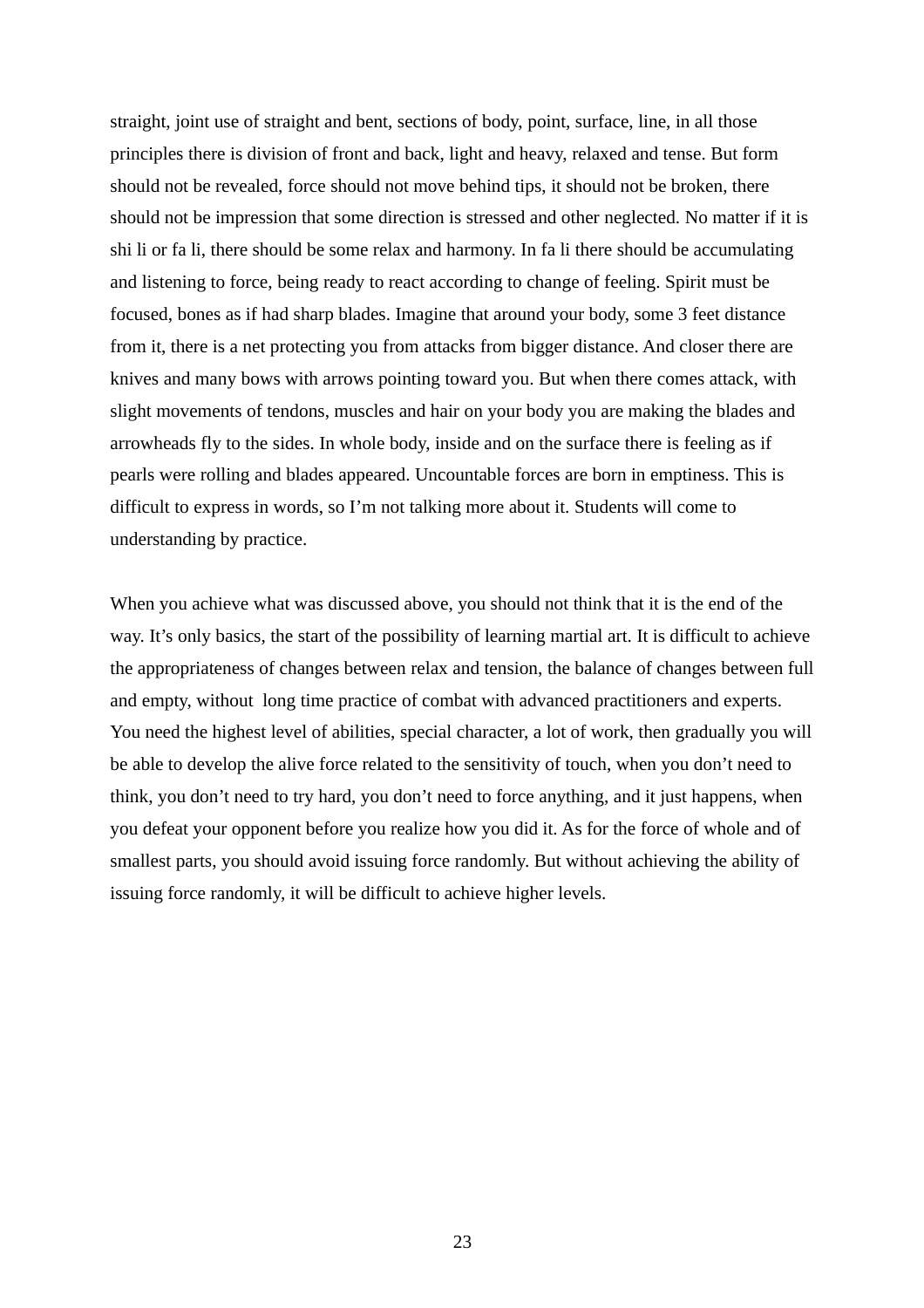#### **Shi Sheng**

Shi sheng serves supplementing some minor insufficiencies of shi li. The efficiency of it is based on using the voice wave to stimulate pulsation of cells in whole body. It is not about trying to scare opponent by shouting at him. But those who will hear it will feel fear. Because there is issuing voice and force at the same time, it is different from just shouting. Shi sheng is not about breathing the air out from mouth, but it is so called issuing voice from inside. At beginning you issue voice, but then it changes into issuing without voice. Everybody's voice is different, but if we are talking about shi sheng, it is similar for everybody. It is like a sound of a bell in a silent valley. Masters of old used to say: "Shi sheng is like the deepest sound of the big Lu instrument, you will not be able to describe it with words". Student must observe, listen, understand principles and meaning, and then by testing force and voice, he can achieve this.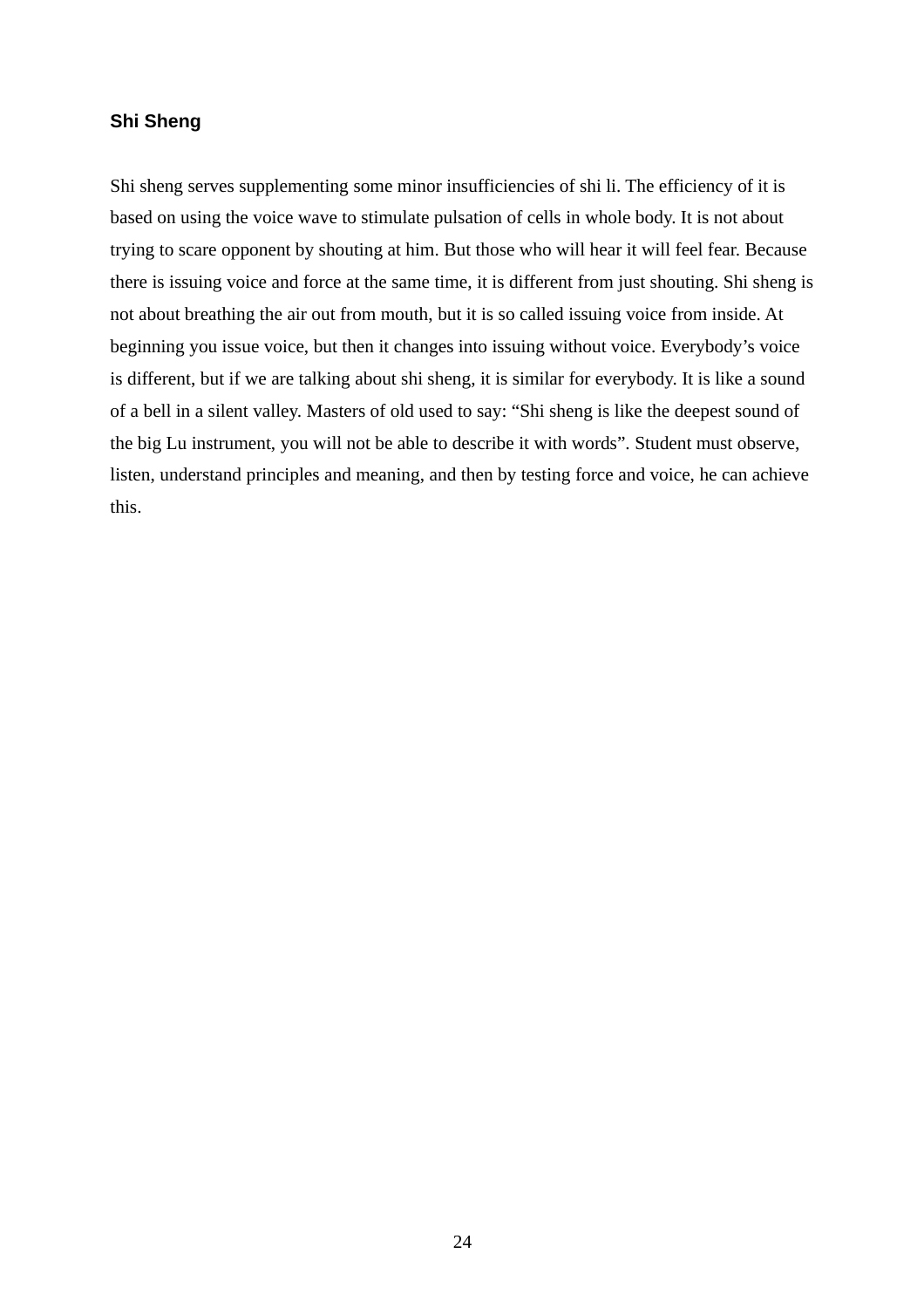#### **Self defense**

Self defense is combat skill. You should know that small movement is better than big movement, non movement is better then small movement. You should know than non movement is a actually a movement which is always being born and never ceasing. For example a wheel of a machine or a spinning top, when they move fast, they seem as if not moving. You will notice the movement, when it slows down before it stops – actually this is expression of lack of force. So called movement in non movement is faster than typical movement, the extremely fast movement looks like non movement. Movement and non movement have root in each other. The wonder of using it is based on support of nervous system, leading with mind, and elastic force of breath, stability of pivot, changes of path of movement of the center. If you are able to use a method according to situation, it can be said that you mastered basics of martial art. You should develop habit of being ready to attack and defense in any situation, no matter what you do. In emptiness there should be agility and focus, this is valuable. As for combat methods, there is no need to study techniques deeply, but on the other hand it is a stage through which you must pass. If opponent is stiff, acting mechanically, revealing path of his center, there is nothing worth discussing. But if he is agile like a monkey, without fixed position, even if he is not able to use various forces efficiently, but just because he is moving fast, it will be difficult to defeat him. This is why you should study some methods. When you practice, your lower abdomen should be full, round, buttocks as if you were sitting on something. Head, hands, shoulders, elbows, hips, knees and feet can be used as tools to attack opponent.

As for lifting, hooking, pressing, pulling, splitting, drilling, rubbing, crushing, brushing, folding, wrapping, stepping, pushing, blocking, chasing, redirecting, rolling, supporting, slipping, sticking, round step, swallowing, entering, retreating, attacking with front hand and with back hand, full step, half step, straight attack from diagonal position, diagonal attack from straight position, partial technique based on the whole, using whole based on partial technique, downward and upward hook, attacking from the left and from the right, from inside and from outside, from back and from front, force broken, but intention not broken, intention broken, but mind as if was linking everything, on verge of issuing force, suggestion and deception, although it is all partial, but if you don't learn this, it will be difficult to achieve anything. But this is the practice of lowest level. If someone is able, he doesn't need to learn all of this.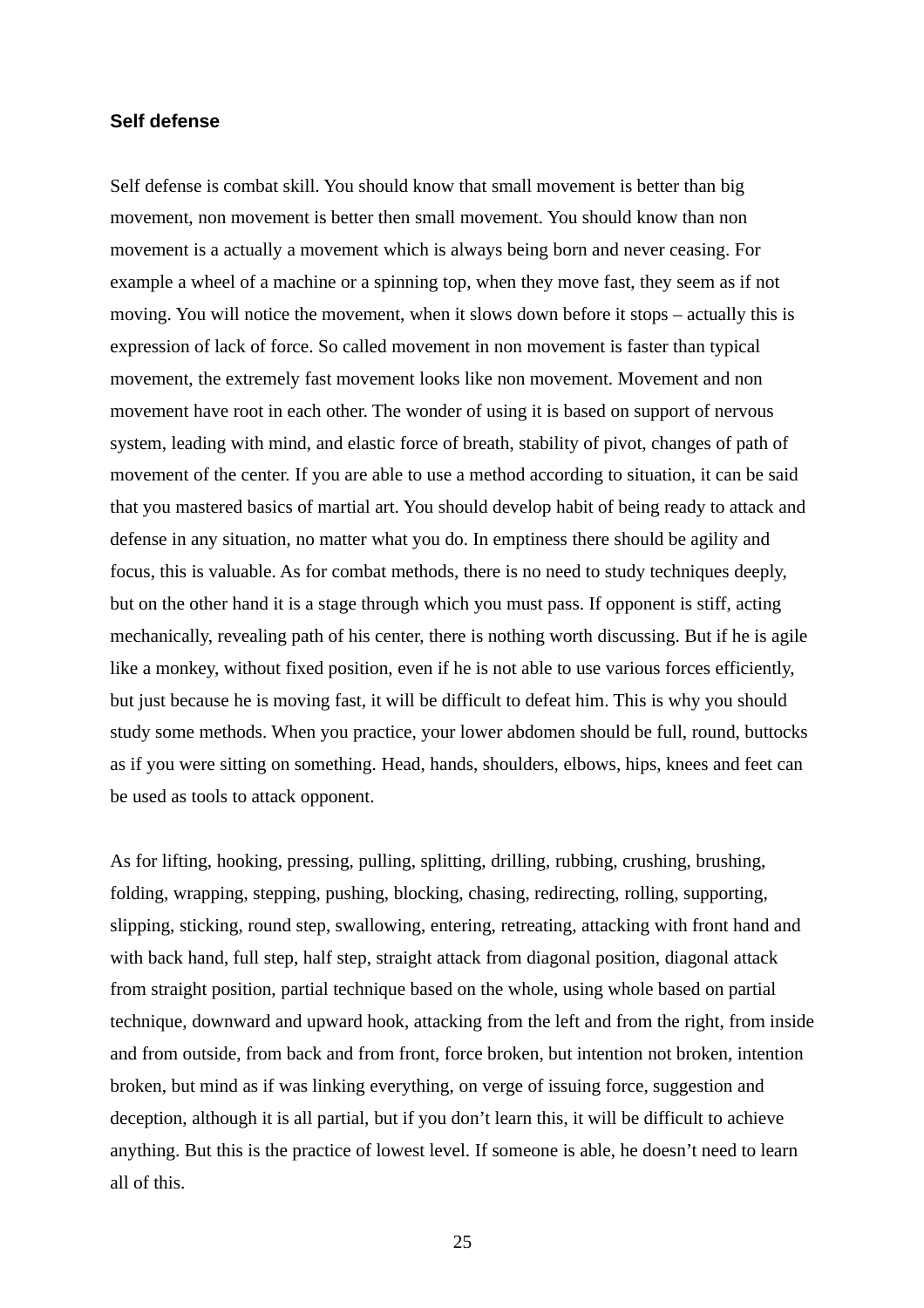#### **COMBAT ZHAN ZHUANG**

Combat postures are a bit different from basic postures both in form and mind activity. Position of feet is similar to the character 'eight'  $($   $\rangle$ ). It is called dingbabu, it is half ding (T), half ba  $($ / $\rangle$ ). 3 parts of weight are on front and 7 parts on back leg. In arms there is 7 parts of embracing and 3 parts of expanding. At some moment there is issuing of force. At beginning force is balanced, after issuing force there is immediate return to original situation. This is like a spring in a machine gun. The changes in position of palms and feet, if big, are not bigger then one foot, if they are small the are smaller than one inch. Innumerable changes are possible. The longer you practice, the deeper you experience the wonders. You are gradually studying using the changes between relax and tension, softness and calmness, sudden elastic force, distance, body structure, empty and solid aspects of fa li, feeling of the wave of force of universe, timing. When you practice, imagine that there is a tiger or leopard in front of you. You are ready to fight for life. This is beginning of mastering basics of martial art, the starting principle.

Next I will talk about using mind and force.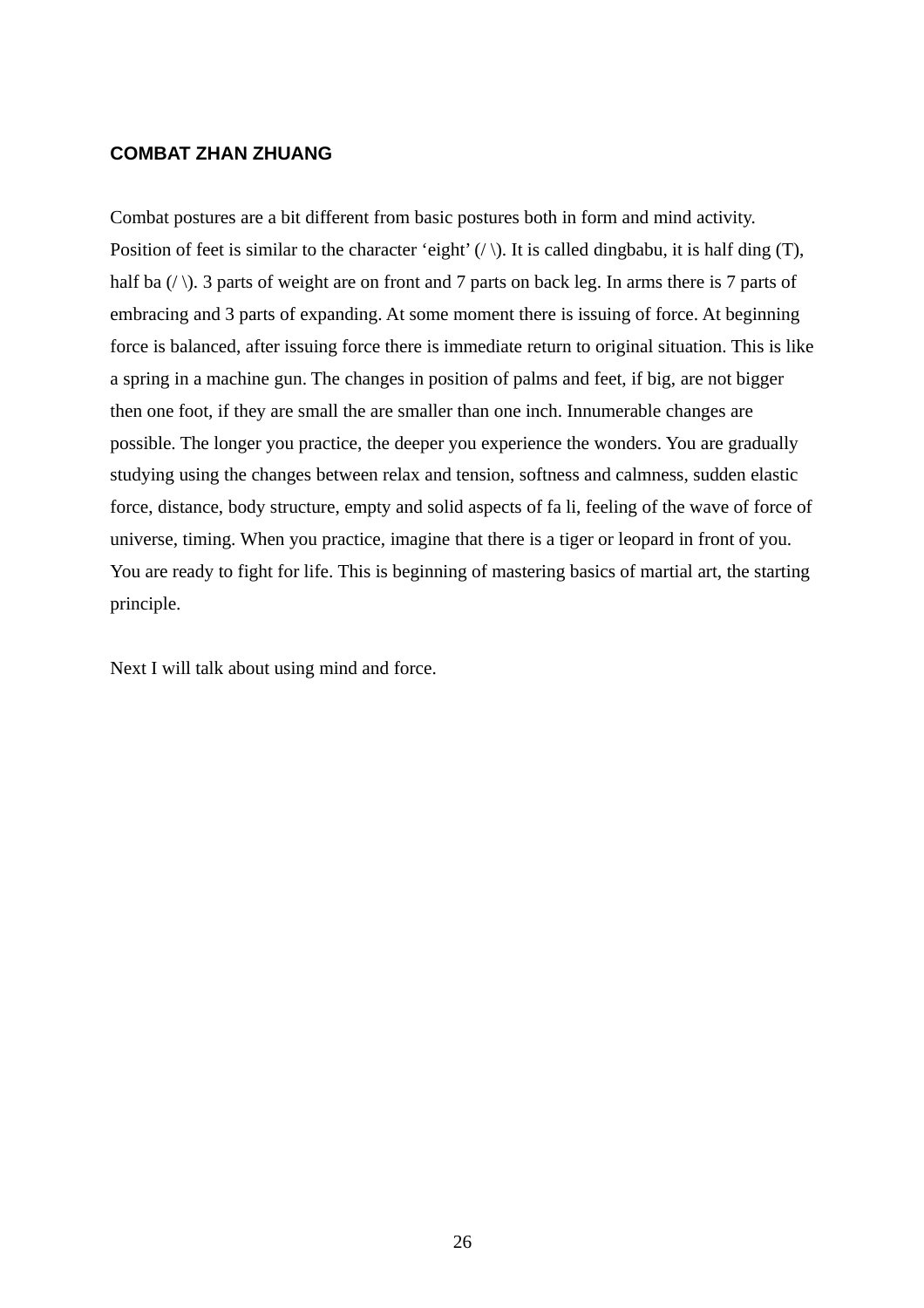#### **USING MIND**

In combat zhan zhuang body should be balanced, empty and agile, spirit should be full, you are vigilant like a leopard walking in fog, you are agile like an attacking rhinoceros, like a galloping horse, like a dragon. Head straight, you feel some pressure on top of your head, whole body is pulsating, as if dancing, everything is connected, toes as if grasping ground, knees as if embracing something and at the same time pressing outside, there is also some lifting upward force, heels slightly raised. You feel a force as if tornado was to pull a tree out of ground, as if you were a dragon which landed for a moment, ready to fly again, ready to twist and sway. There is expanding, wrapping, standing up and feeling of body swelling with force. Hair on your body as if had force of blades, all joints bent, enabling hundreds of circles, you are naturally opposing the force of gravity. You feel power great as if heaven and earth were fighting. Shoulders and elbows are expanding outward. There is continuous wrapping and rolling, pulling out and whirling never stop, there are changes between rising and sinking, pushing and embracing, the unity and balance is never lost. You are as if sticking your fingers diagonally into something, hooking and twisting, turning outside, and wrapping inside, you feel as if you were able to push a big mountain or even whole Earth globe. Force is accumulated in muscles and tendons, bones as if had sharp edges. Whole body is unified, you should know about mind work: swallowing and spitting out, force in all directions, rolling, pushing, lifting, wrapping, hair on body as dense woods, body straight, lower abdomen naturally round, chest slightly concave. When you move, you are like a fierce tiger, as if you intend to crush mountain slope with your hand, body as if startled snake, as if it was on fire, like a dragon throwing thunders and flying away, muscles are pulsating, force like gun powder, hands like bullets, slight body movement and bird will not be able to fly away, you are full of great courage. No matter what happens, your mind is like a big fishing net, catching everything, like a dance of the branches of lightening, like scales covering body of a fish, like snow and frost on grass and trees. The speed which is in there cannot be compared to anything, I call it hyper speed. This is all abstractive, but you should feel it as real in your mind, it should not be just empty thoughts.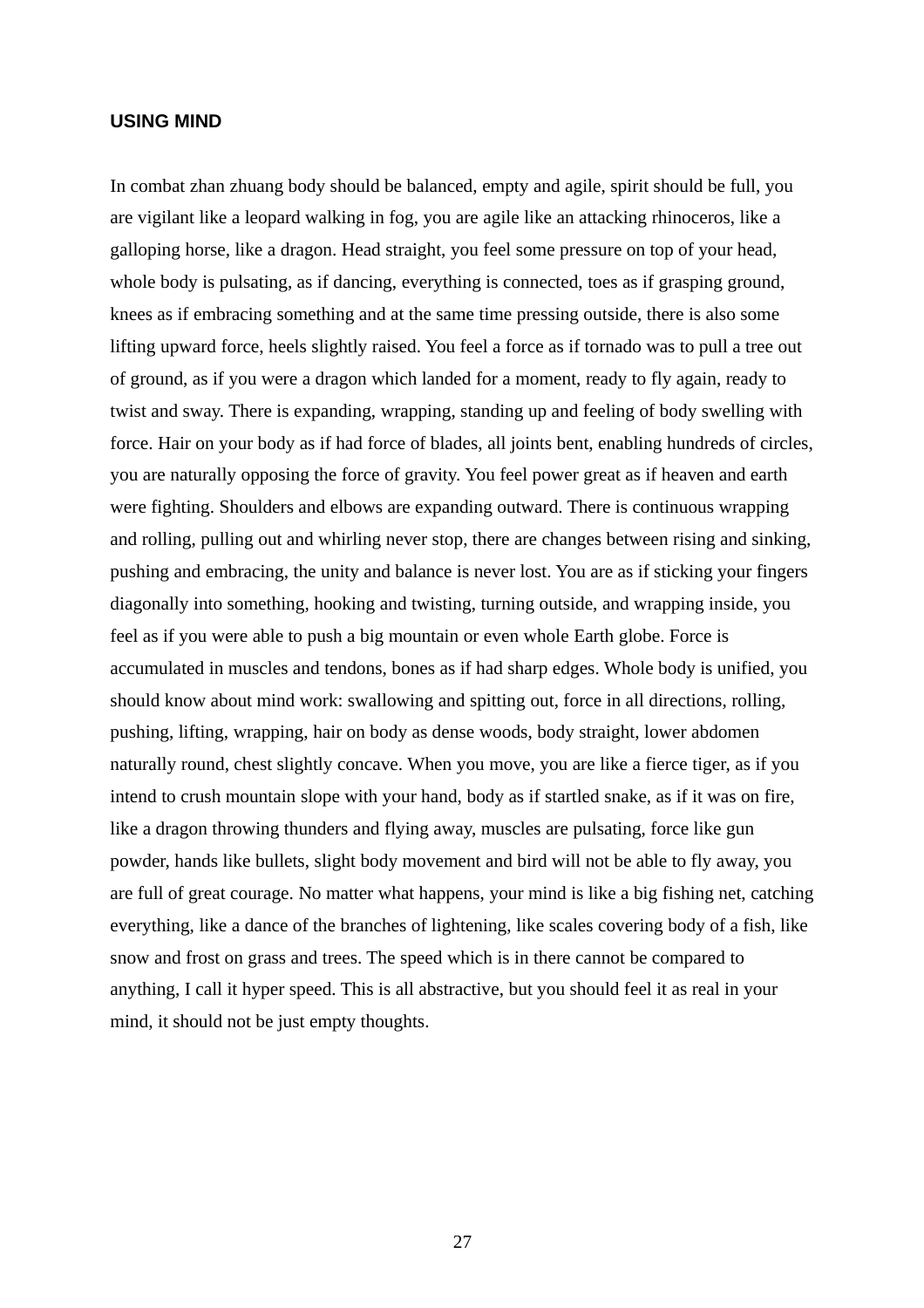#### **USING FORCE**

Apart from using mind, using force is important. I'm talking about force based on the wonderful natural potential, not superficial, partial force. You are seeking it through shi li. You start from part in order to finally find unified, balanced force. When there is some balance, you study solid and empty aspects, relax and tension, finding proper conditions for fa li. Then you are working with deeper perception of movement, the wave of elastic force. Then you work with the state as if all hair on your body was like many sensitive receptors, developing the ability of issuing force at any moment. There should be readiness for attack and defense, for fighting with a dangerous opponent. You should remember about demands of fa li, you should not issue force blindly. When you see weak point of opponent, don't attack there. Attack point which is solid at the moment. You should know that solid is weak. Only by long time practical experience you will be able to understand the changes between solid and weak, to be able to attack where there happens change from solid to weak. Random hitting can be useful too. It depends on who is your opponent. Frontal position will become diagonal after slight turn. You absorb attack diagonally and attack frontally. You must study and practice diligently to understand the meaning.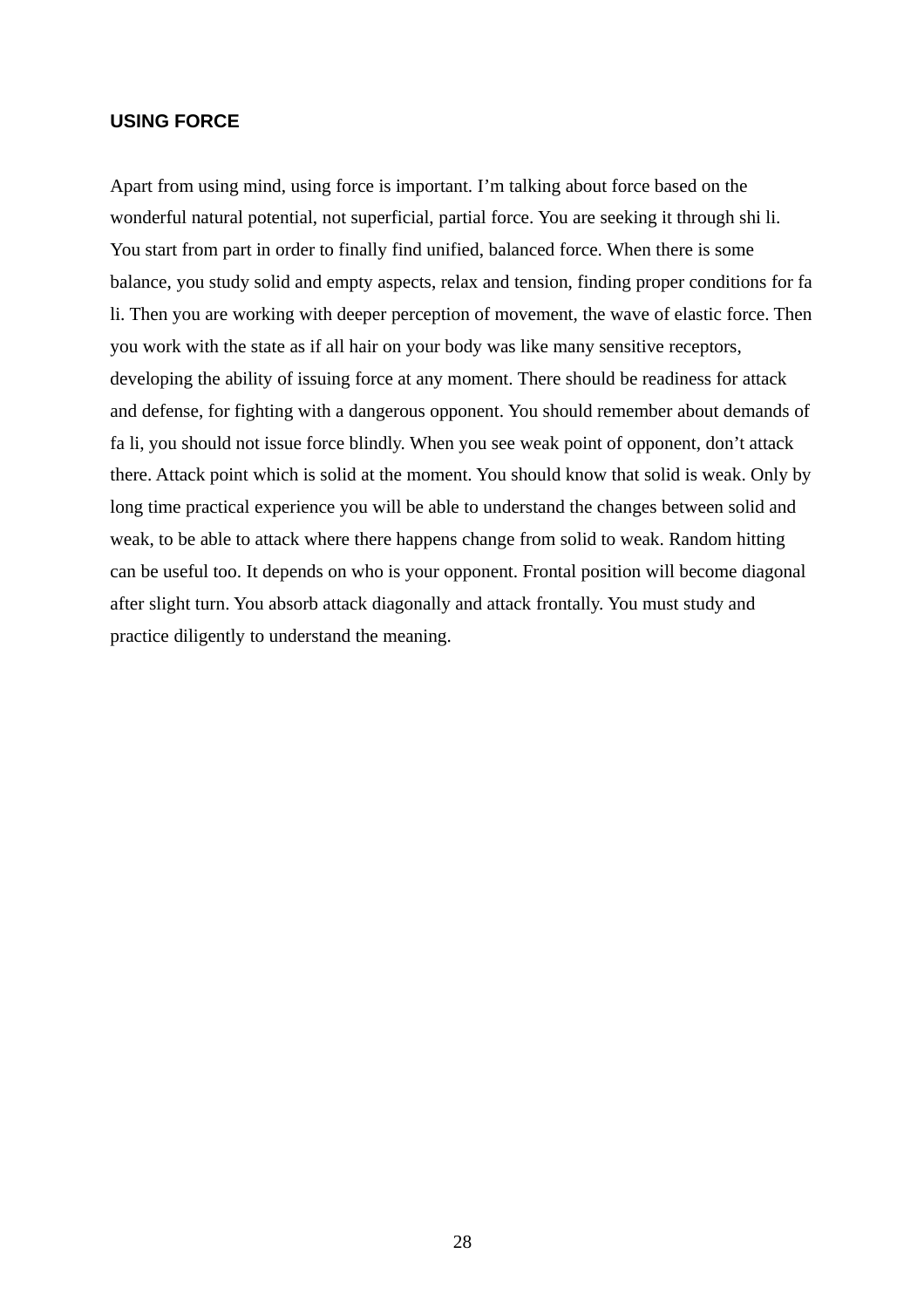#### **FIGHTING AND MORALITY**

If we are talking about fighting for saving your life, this is very extreme situation. There is no point talking about rules, morality and justice in such situation. You must be resolute, determinate, fierce, careful, stable and accurate in your action. In such situation you must be ready for everything, attacking in such a way which will bring result. Only this way you will be able to win in such extreme situation.

What I said is only about really extreme situation and dangerous opponent. If his skill is lower, and he is not creating danger, it is better to let him get out of fight without harm.

And when we talk about comparing skill with other martial arts practitioners, it should be based on the principle of friendship and mutual help in the study. This has nothing to do with fighting for life. Here what is important is rules, morality, justice. You should consider opponent's skill level. If your skill is much higher, you should treat him in such a way, that he realizes the difference of skill, and appreciates your attitude. Before the fight you should be gentle and use polite expressions. You should not show arrogance and contempt. This would harm the peaceful, harmonious relations. In the future the moral values of warriors will revive, the ancient way will survive. My way of fist is not perfect, but I have hope for the future.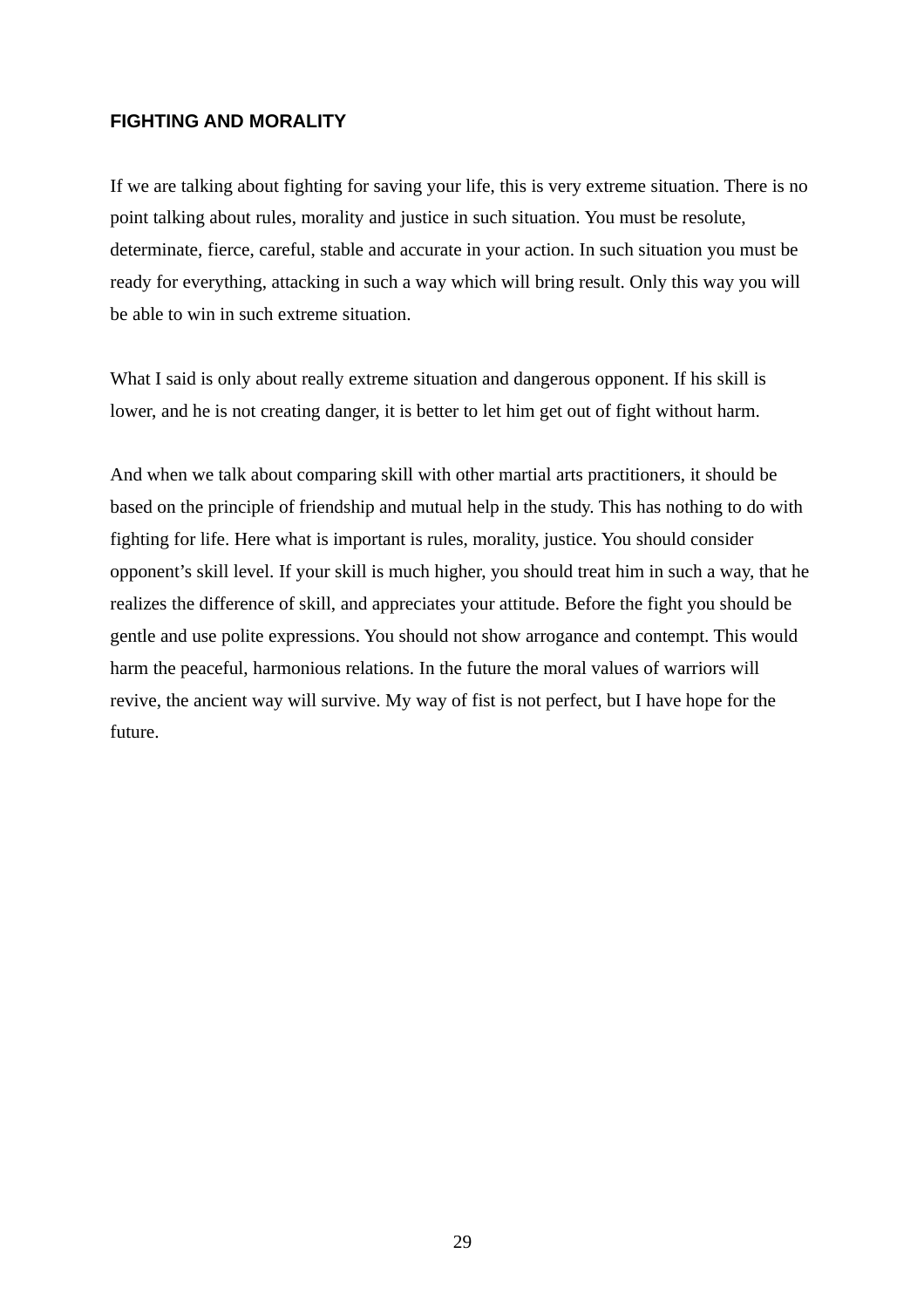#### **FORMS AND TECHNIQUES**

The martial art is profound. Even if a student is exceptionally able and is practicing with dedicated spirit, it will still be able to penetrate it thoroughly. But forms and techniques are something created artificially. During last 300 years, beginning from the end of Ming dynasty, through Qing dynasty, for people who don't really understand the essence of martial art it has became a tool of earning a living by doing impressive demonstrations. If someone wants to learn the way of martial art, why should he learn something like this? This not only has no practical use, but it limits body, nervous system, brain abilities, it harms the complete use of natural potential. Those who practice something like this lack knowledge and wisdom. It cannot be used practically. There is a lot of harms resulting from it. If talking about mission of martial art, about principles of practice for health, it is useless. If talking about fighting, if you reject all those techniques and forms and hit at random instead, the risk or being defeated will be lesser than when you are trying to use those techniques and forms.

As for using the principle of five elements giving birth to each other or destroying each other, it is extremely absurd. In a fierce fight there is no time for thinking. When you see opponent's action, then think about it, and then do defensive action, it will be really strange if you will not be defeated. Even a small child would not believe in such theory. Who are those who believe it then? If you ask someone who experienced situation of dangerous fight, he will confirm that my view is not wrong. Han Huan's theory of five elements, which is included in history of earlier Han dynasty, says about using metal, wood, water, fire and earth for needs of government and people. Later generations, because of lack of knowledge, used it improperly, creating false concepts, which turned into theory of elements being born from each other and destroying each other. Swindlers repeat it. But how true scholars can read it?

Forms are something made up artificially. Is it different with fixed techniques? This all has nothing to do with the science about principles of developing natural potential in martial art. Even if some people put a lot of effort and time into it, believing in persistence and they practice according to it, it will still be something which rejects the essence and concentrates on trifling issues. You should know that at basis of martial art there is lack of fixed methods. We could also say that there is nothing which would not be a method. If you use fixed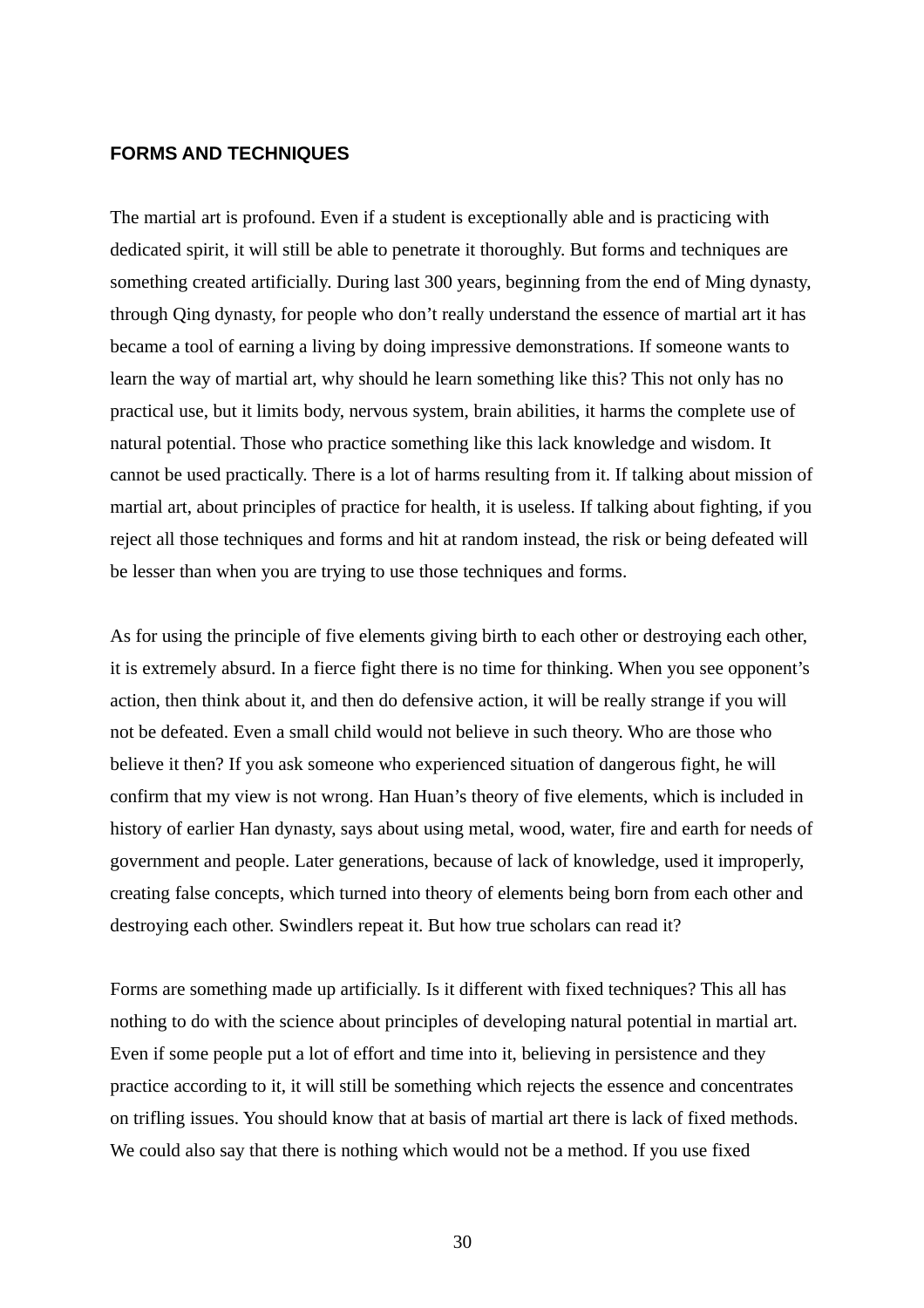method, spirit is not unified, force is not solid, movements are slow and clumsy, you will not achieve unity of everything, this is against the principle of using natural potential.

When I'm teaching using a method, it is a method of principles, not superficial techniques. If you learn those superficial techniques, it is as if a doctor made prescription first and then expected that patient's illness will be exactly the one which can be cured with prescripted medicine. Those who maintain that martial art is based on mimicking forms and techniques do harm to the true way, they are evil-doers. Unfortunately those who practice martial arts presently, even if they want to study deeply, they don't know the gate which is leading to the way. So even though I'm not able to see everything, but I swear that I will try to reveal their mistakes.

Forms and fixed techniques cannot be used actually, only bringing harm. But so many people teach them and so many people are learning them. Why? This results from shallow knowledge, from fondness of weird things. Even if you tell them about right way, it will be difficult to understand for them. Even if they understand it, it will be difficult to put into practice. Those who practice, use forms to impress other people. Those who teach use forms to cheat people. This is only a form of leisure or of earning money. They have no idea about the essence of martial art. So people are deceiving themselves and deceiving others, and this becomes more and more popular. If it continues like this, it will never end. It's a pity. This is reason for crying and for being angry. Unfortunately this is not only in the field of martial art. I have impression that development of other sciences and arts is also going in wrong direction. It is difficult to accept situation when people choose path of superstitions, and you cannot save them. This is why I'm explaining all the time what I have achieved during years of practical experiencing, to eliminate rubbish, to awaken people, so they don't continue going the way of superstitions and non understanding. All greatest sciences and arts are simple in form, and rich in content. And what is complicated in form, usually hasn't got much essence. This is true not only in martial art. Think about it.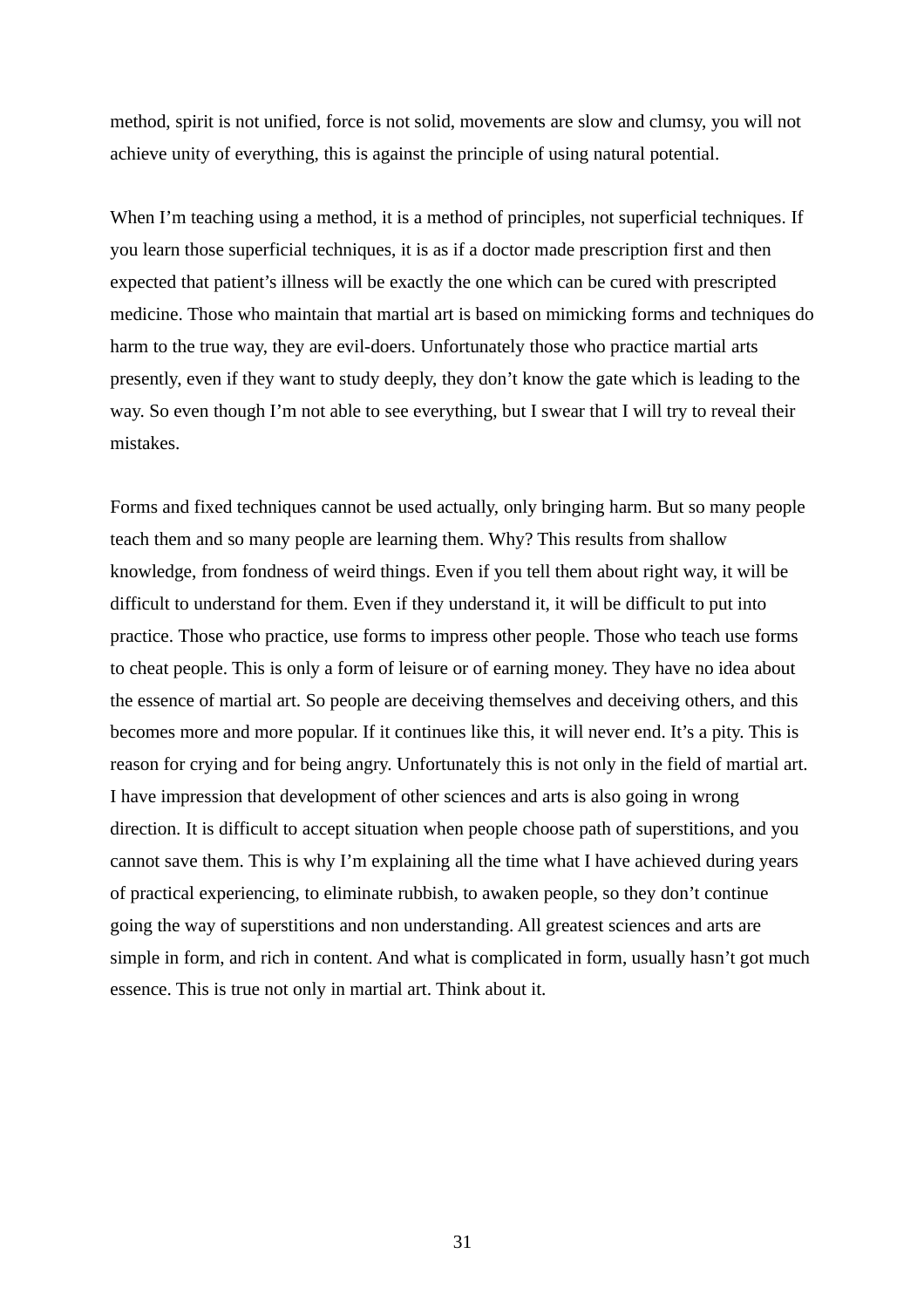#### **UNARMED COMBAT AND USING WEAPONS**

Ancient masters said: "When you develop unarmed combat abilities, it is easy to learn using weapons, you should not only practice with sable and spear". If you understand essence of combat, functions of various forces, changes in the position of sections and surfaces, empty and full in long and short, diagonal and straight, using three sections and nine parts, paths, directions, high and low, proper timing, when you understand it and master it by intuition, then when you use sable, sword, spear, stick or other weapon, even someone who is specialist of that kind of weapon but doesn't understand and has not mastered those basics will not be a dangerous opponent for you. This is a difference like between an engineer and a worker, between a doctor and a nurse. These are not levels which could be compared.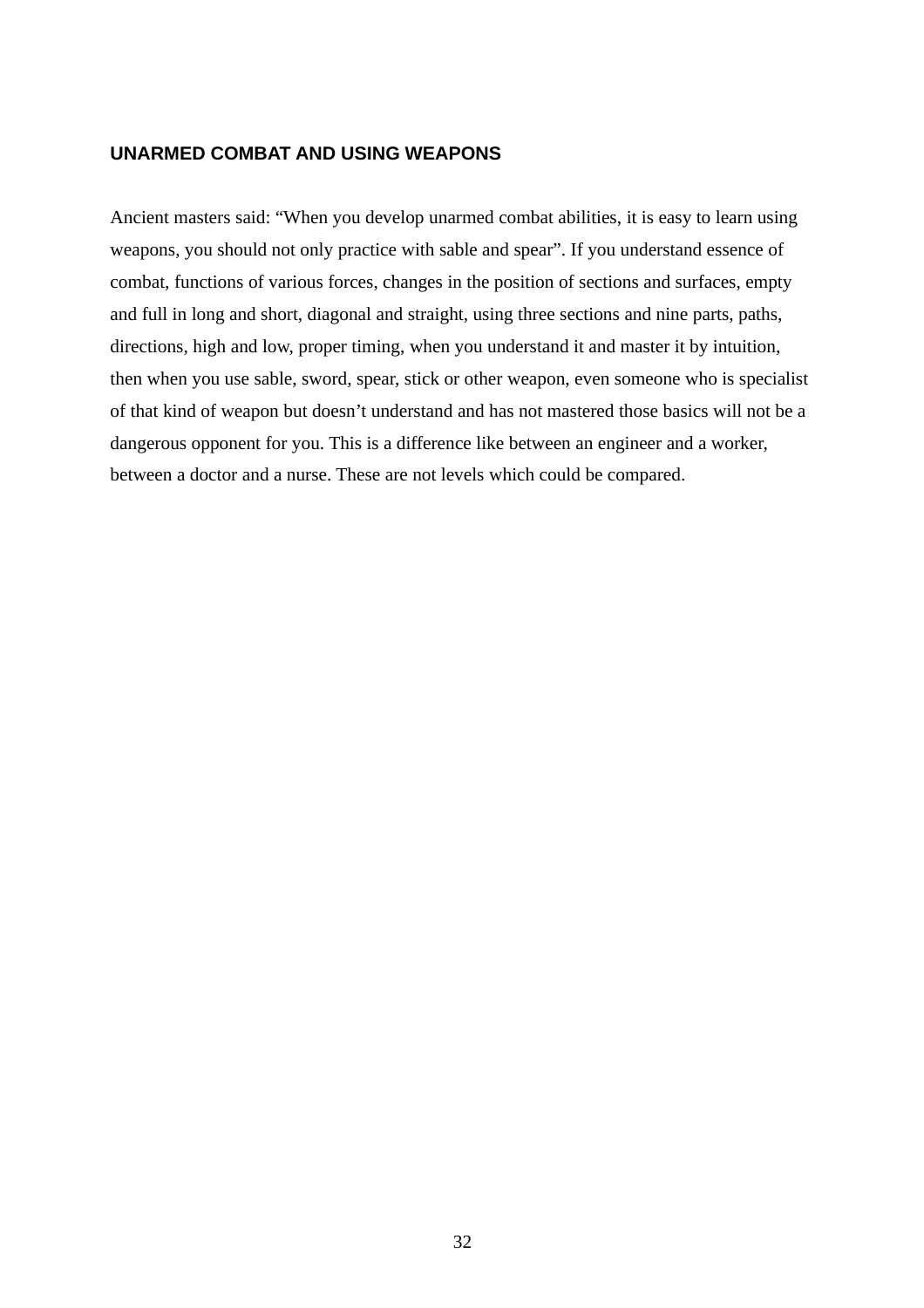#### **ATTACKING "DEADLY POINTS"**

People think that attacking "deadly points" is something marvelous. They say about specific points, about proper time when attack brings some effect. Those discussions never stop. I want to vomit when I hear this. This is all rubbish. During a fight, when level of opponents is similar, it is not only difficult to hit specific point, but even any of those points. If you could attack only some points, before you would be able to hit, opponent would have a lot of time to hit anywhere. If there is lack of basic skill, even if you hit such point by chance, this will not be efficient. And if you develop ability of using efficient force, no matter where you hit in the area of ribs or chest, it may result even in death. Without trying to hit "deadly point" you will achieve this result. If you are learning attacking some points at fixed times, it means going further and further away from the way of martial art.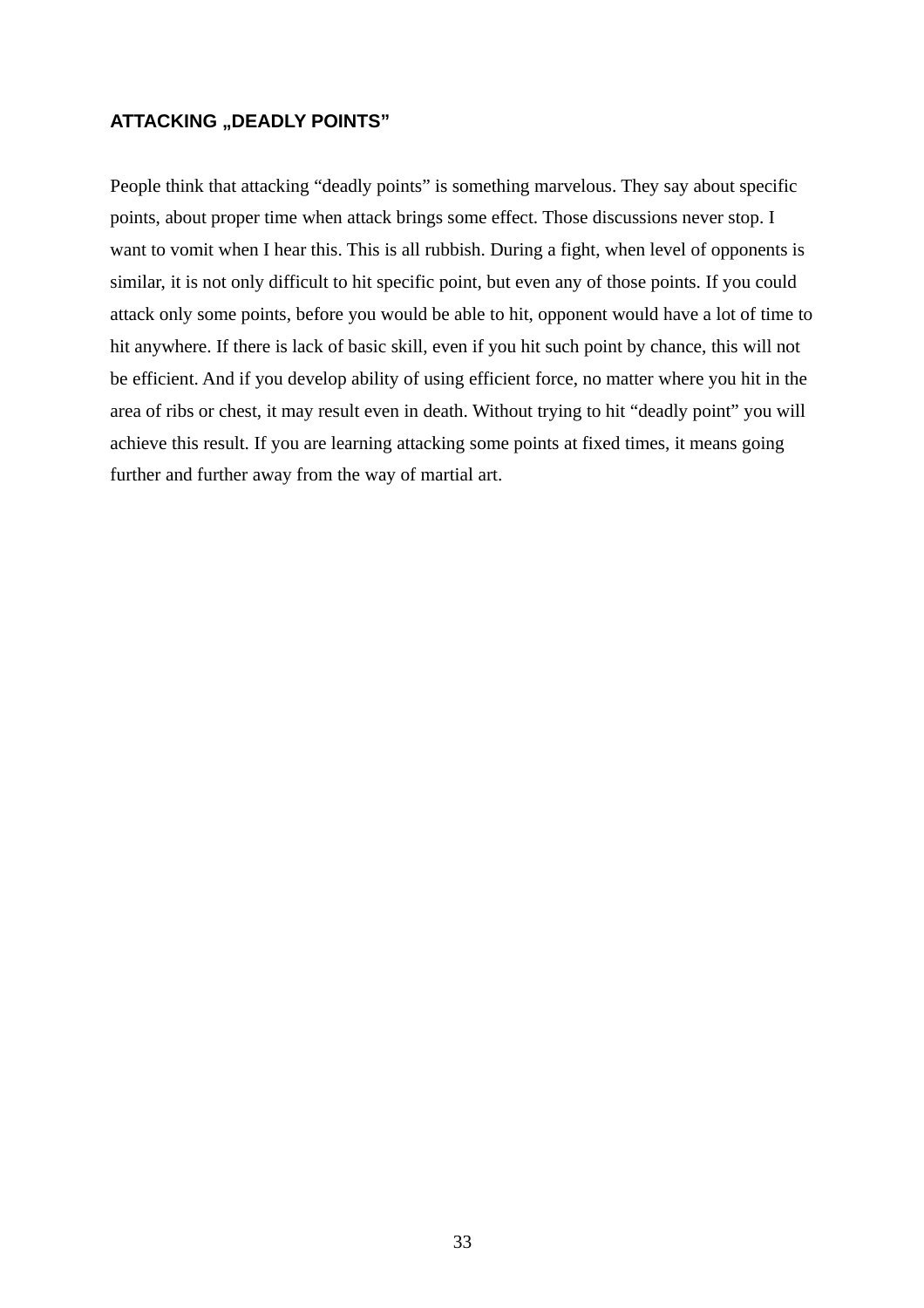#### **INHERITED ABILITIES AND LEARNING**

People say that someone is 8 feet tall, has tremendous strength and incredible courage. You should know that those are inherited attributes, it says nothing about martial art, about science of martial art. People say that someone is splitting big stones with his fist, crushing bricks with his palm, can jump 8 feet. Even if someone can do this, those are only partial skills, related to the way of training which harms human body. This is not what I'm trying to explain. This is not proper way of martial art. But people usually think that those who demonstrate something like this are great and wonderful. But skills of such people are useless when they meet real expert. As for jumping over walls and roofs, it is all fantasies from novels, you can only smile when you hear about it. As for those stories about crushing big rocks and resisting cuts of a sable, those are the worst absurd inventions. There is no point in discussing something like this.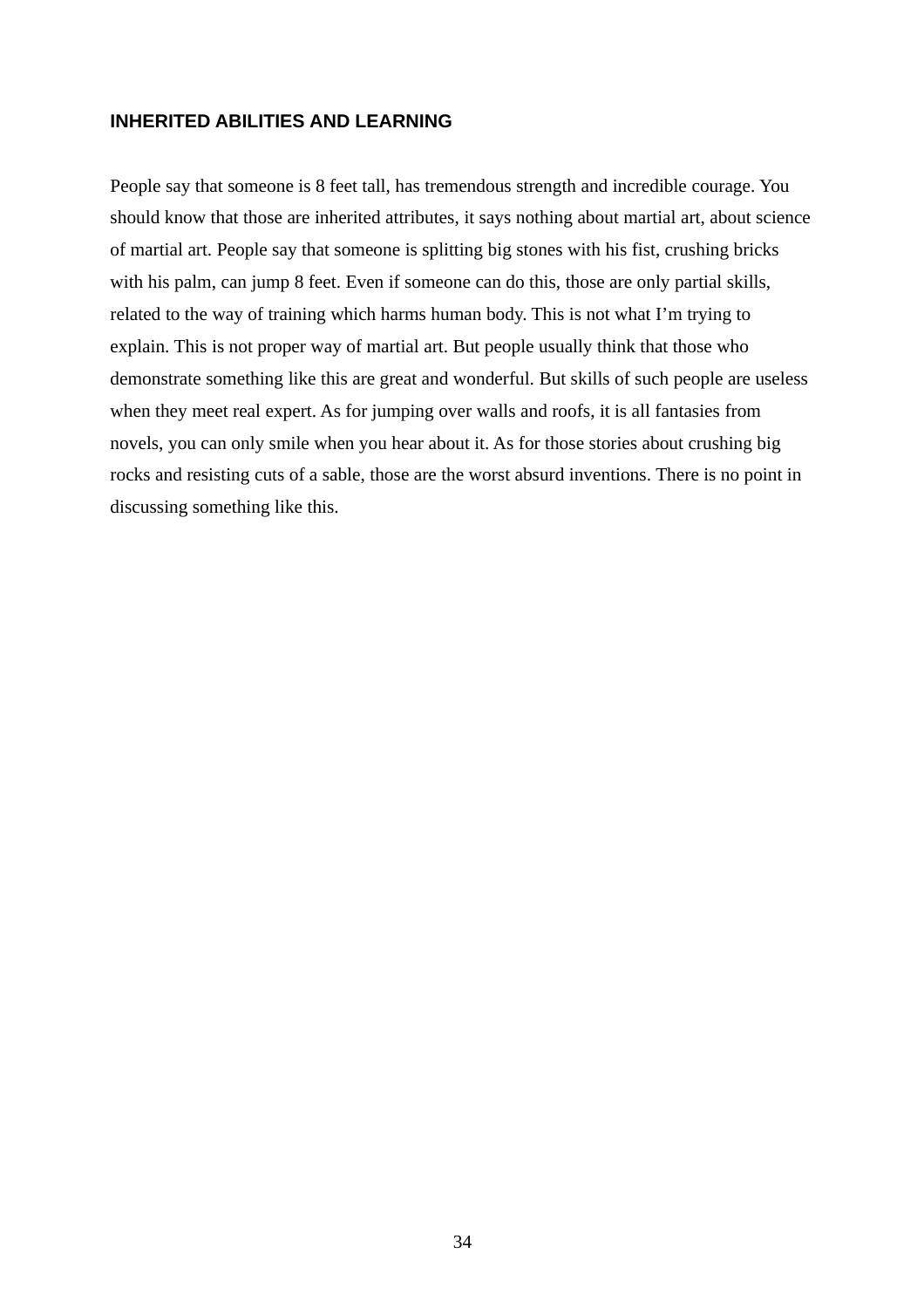#### **REJECTING MYSTERY AND SECRETS**

There are people who don't possess abilities and their knowledge is shallow too. But they are quite sincere and honest. They master what teacher passes to them, they have some achievements, they develop some specific skills. Although those skills are partial, many people don't listen to explanation of their basis, they only watch the effects and because their knowledge is shallow, they see it as something magic. They don't understand that this is a mistake. This comes from lack of knowledge, lack of thinking, lack of experience in some field. Even if sometimes they understand some bits, they are not able to understand it thoroughly and reject their usual views. Each time when they encounter something difficult to understand, they see it as something supernatural. And if someone is practicing long time and achieves real understanding, it will become something familiar, easy to understand, and there is no need to seek for using supernatural concepts. It's the same in any field. Why should it be any different in martial art?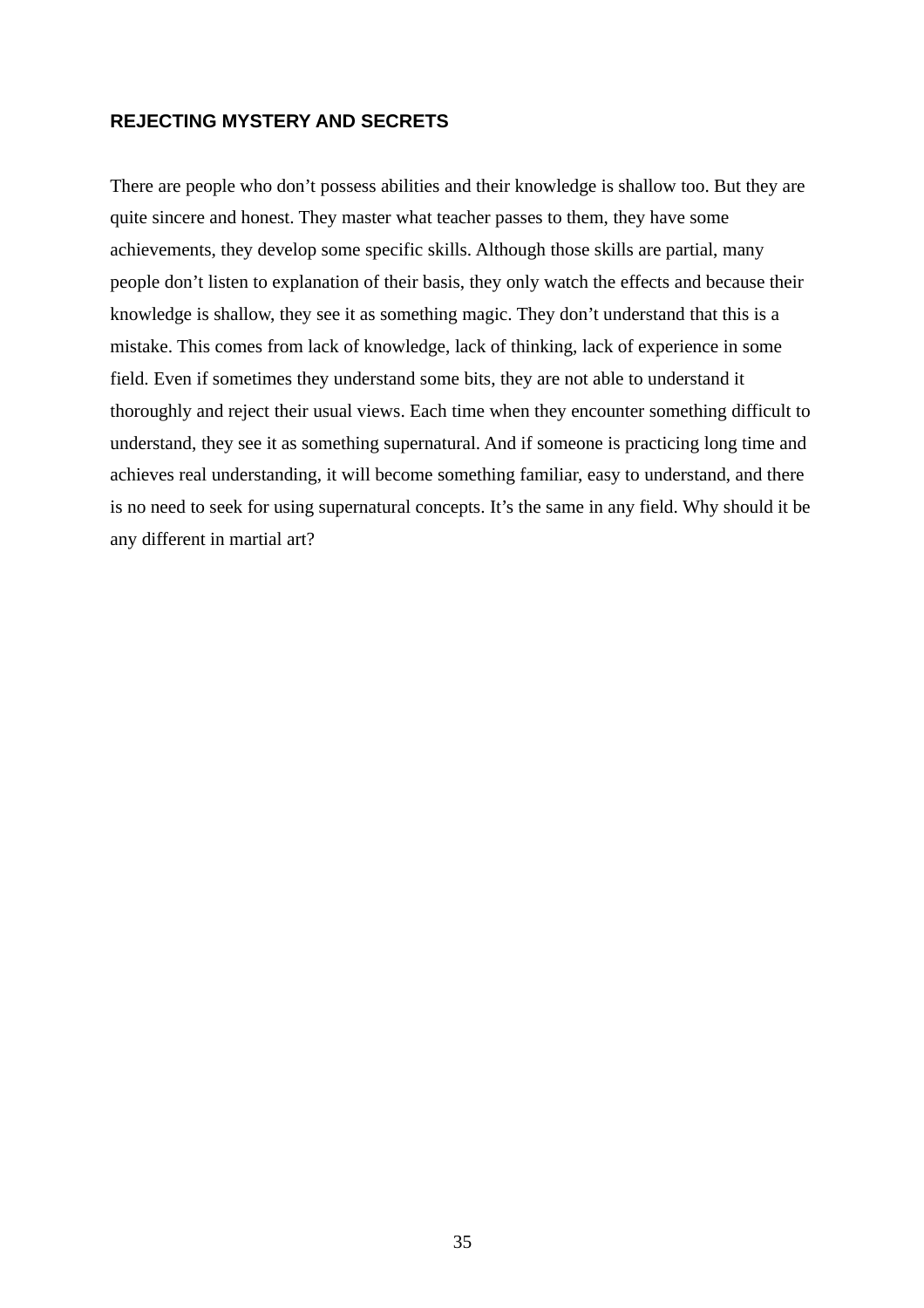#### **KNOWLEDGE AND PRACTICE**

As for the way of martial art, you need to know and you need to be able to put it into practice. You need to be able to do something and you need to know what is the principle behind it. Otherwise it would be deceiving yourself and deceiving others, it would be continuing the repeating of rubbish. Knowledge and practice are simple words, but the meaning is complex. Some say that it is easy to do something but difficult to explain. Others say that it is easy to explain and understand something, but it is difficult to do it. Sometimes people say that it is difficult to explain something and difficult to do it. Or that theory and practice are related. Or that actually there is not such thing like being easy or difficult. There is some basis for each of those statements. But they are all very general and shallow. They will not enable understanding the issue completely.

I think, that in any field, if you put enough time to it, you will achieve some results. But because of limitation of knowledge it may happen that it is difficult to explain the essence of what you are doing. This can be described as "easy to do, difficult to explain". If knowledge is rich and skills developed through long practice are deep, it is " easy to understand and easy to do". If there is no knowledge and skill, you "cannot do and cannot explain".

There is no limit for development of science. There is some knowledge and some skills. What kind of level of skill could be regarded as true skill, true knowledge? I'm not able to tell. But if someone knows about something and can do it, if he can do something and he understands how he is doing this, it can be seen as a beginning of unity of knowledge and practice. If you don't understand something well, you will not be able to achieve the level of really deep skill. If you cannot do something in practice, it cannot be said that you have real knowledge about it. Knowledge and practice cannot be separated. It is the same in any science. It must be like this in martial art which is based on moral values. This must be embodied in any moment of practice. When there is a fight, there is no time for thinking. And you cannot only keep talking about it whole life.

On the way of science, you should try to understand the principles clearly. You should put time and effort to practice. If someone doesn't understand principles, doesn't know demands of practice, he will easily go astray. Then the more time he practices, the bigger harm. No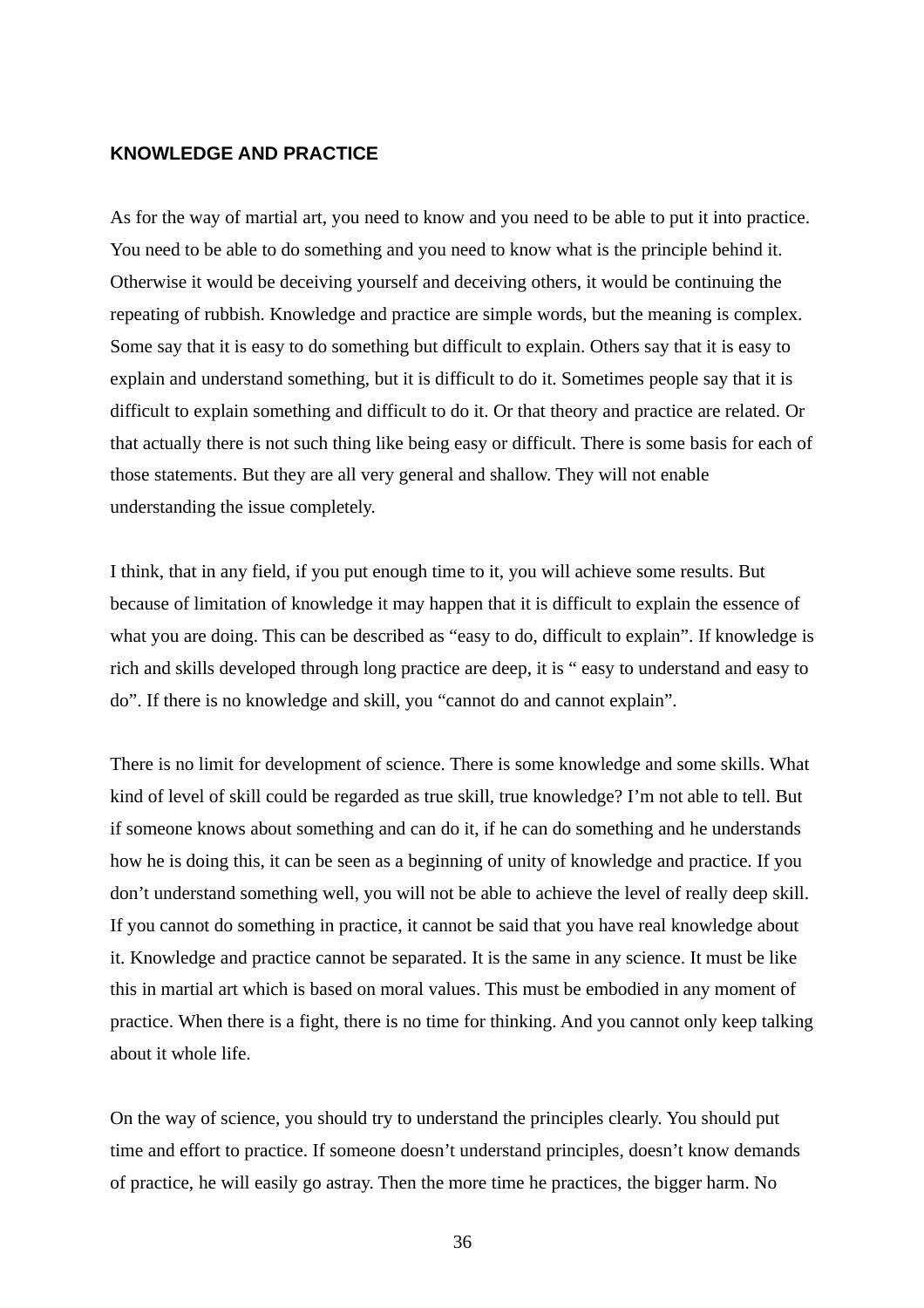matter which field of science or art, it is easier to teach young people. Those elder, who have some achievements or even are famous, will not learn new things easily. If something which teacher teaches is not valuable, if student is not truly dedicated to the study, only mimicking what others do and repeating what others say, it is only following blindly. If someone is studying, but results cannot be seen, there must be lack of what is really important – practical experience. If it is like this all the time, when there is no real connection between theory and practice, it leads to thinking about mysterious and supernatural. Such people will never really enter the gate of the field which they study, they will never get practical experience. What a pity!

You should know that skill is only the gate of science. It is said: "even if children are stupid, they should not be freed from the duty of study". They also should understand principles, learning to use them in practice. External and internal, what on surface and what inside should help each other, otherwise it will be difficult to enter the right path.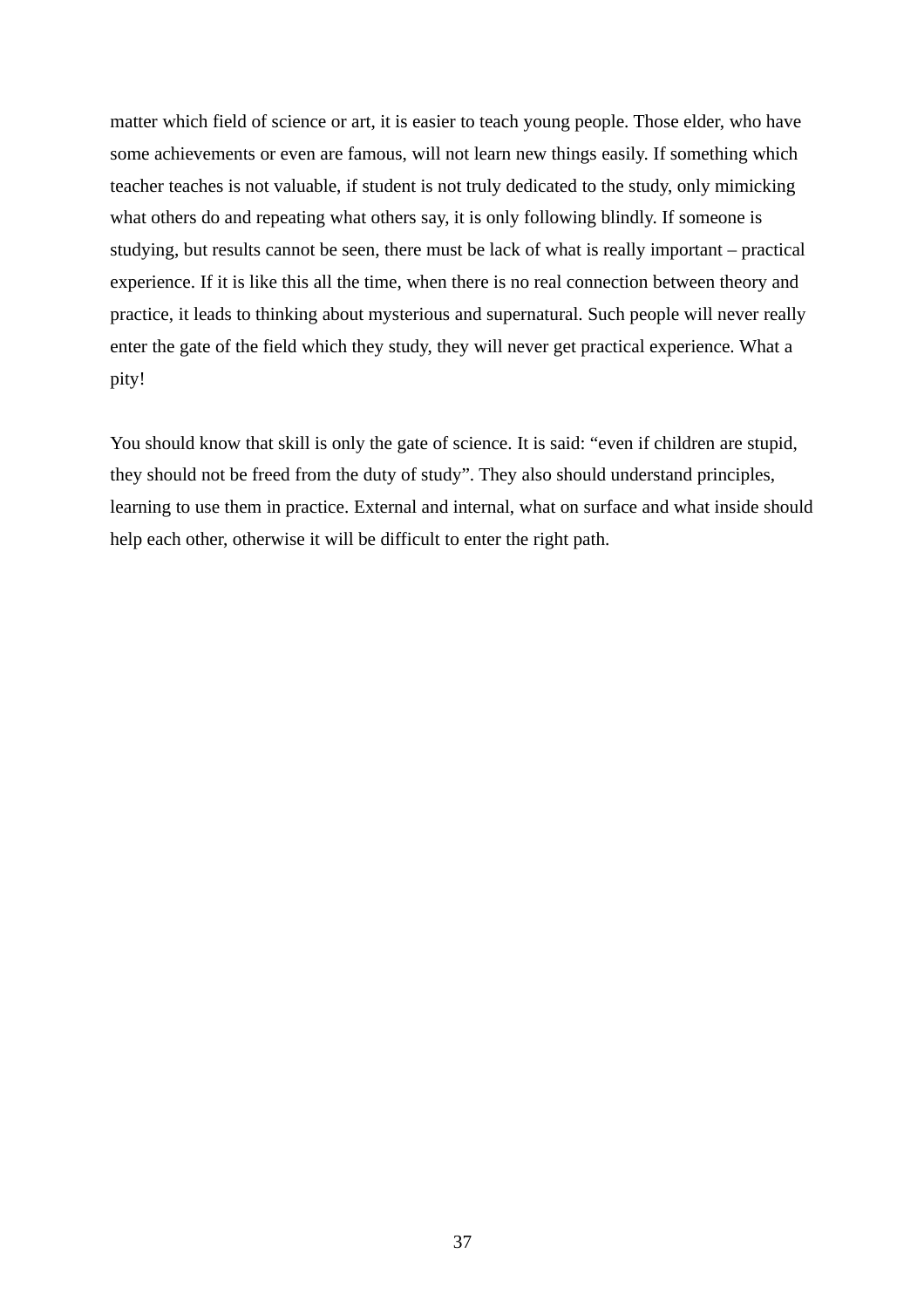#### **REASON OF FALL OF MARTIAL ART**

There are three reasons for practicing martial art: health, self defense, benefit for society.

Benefiting society is my mission, this is the basic thing. Benefit for society is result of health of body and spirit. Without health there is no full, strong spirit. If your spirit is not strong, stories full of glory, moving peoples hearts and making them cry, will not be left behind you. Not talking about sacrificing life for just case, I'm afraid that if person without strong spirit will see that someone else is trying to commit suicide, he will get scarred and will not react. What if there will be need to pull out sword to help others when something wrong happens?

This is not the only problem. Those with weak body and poor health often lack energy and spirit, they are often in bad mood. Tolerance and good mood are not possible when there is no health. Health is basis. Martial arts training helps cultivating health. Everything depends on it. This is really important. How could people allow situation when false is seen as true, when people are being deceived for centuries and are not able to tell one from the other?

At beginning martial art was simple, but later people started changing it into something complicated. Martial art is a tool of improving physiological functions, a key of developing wonderful abilities of body. From simple to complicated – this is proper way. From complicated to simple, against physiology – this is wrong.

At beginning in xingyiquan there were three methods, and all three methods where one movement. Jian (stepping), zuan (drilling), guo (wrapping). It was like horse galloping, without separating one from the other. Three kinds of forces were linked into one action. Later five elements and twelve forms were added. Five elements originally were five ways of using force. As for twelve forms, each of twelve kinds of animals and birds has its own characteristic abilities which give it some advantage. They should be collected and linked. This is should not be twelve forms – fixed sets of movements.

The same with baguazhang. At beginning there was only single and double palm change. Later, because there were many people with shallow knowledge, who did not understand meaning of this art, they created illusory 64 palm methods, 72 kicking methods etc. This is not only useless, but harmful.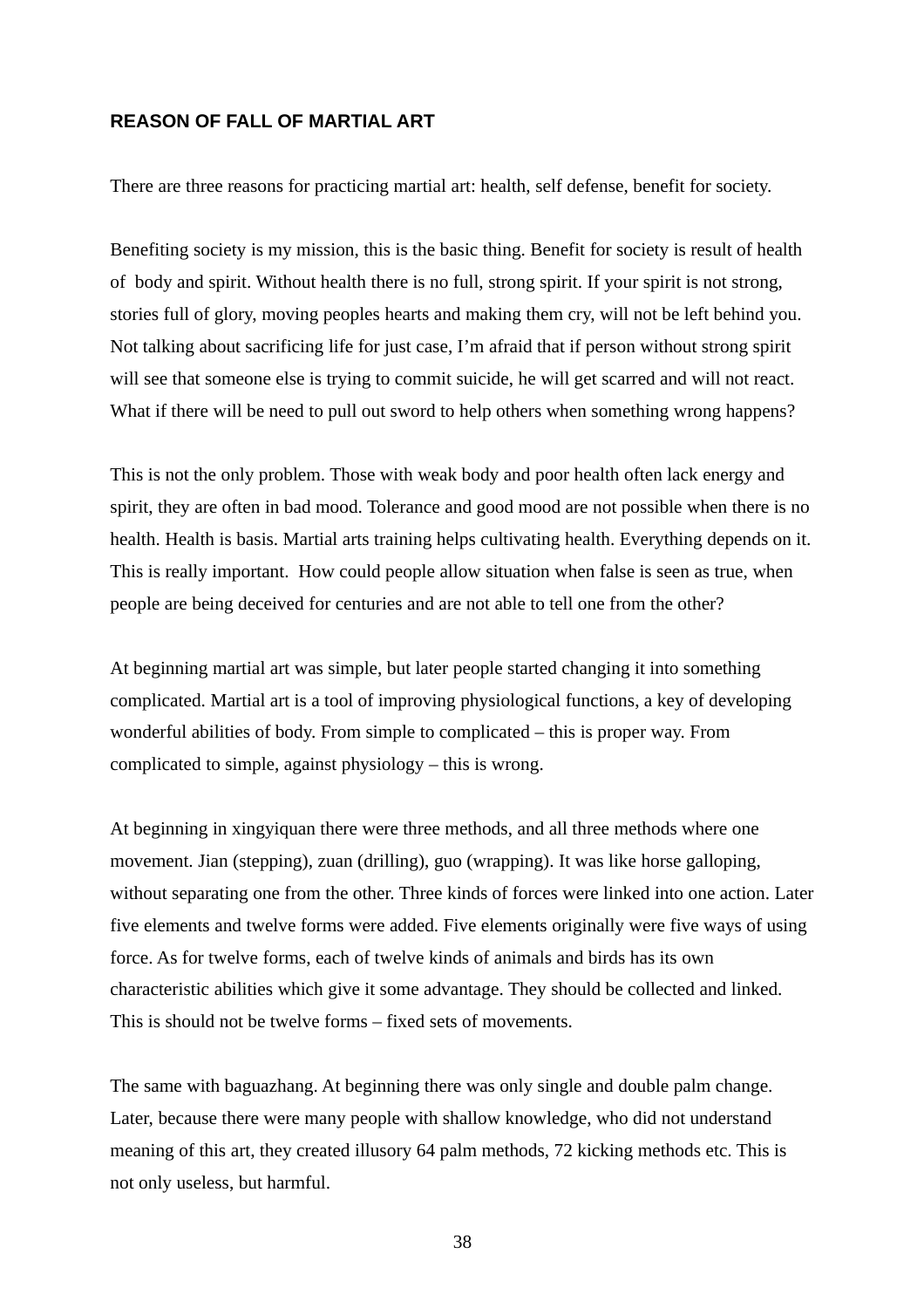In taijiquan deviations are especially big, but at least it doesn't create such big danger for health. The principles don't go against physiology. But all those postures and forms are useless. If we are talking about classical theories of this art, the texts are quite refined, but unfortunately there is not enough essence in it, instead there is a lot of empty talk and too much generalization.

Summarizing, if we are talking about all present martial arts, there is no much point discussing whether they are valuable from point of view of health or combat. There is no one single method which would be in accordance with demands of physiology. I've been traveling all over China for over 40 years, meeting thousands martial arts practitioners, and I couldn't see even that someone's posture would be balanced, not talking about essence and deepness of martial art.

The basis of martial art is simplicity of form and richness of intention. But there are people who practice whole life and are not able to understand it. Those who achieved high level are so scarce as feather of phoenix and horn of unicorn, and still what they represent is not what I'm talking about. This is not because it is difficult to understand principles of martial art, but because people lack common reason and strong will.

There are so many sectist schools nowadays. There are so many techniques and methods, that it is difficult to name them all. Why? This is result of seeking external beauty for need of demonstration. If you practice martial art in order to give others enjoyment, wouldn't it be better to engage in opera choreography instead? And actually opera artists who specialize in martial arts scenes do possess some basic skills. If you compare them to typical present martial artists, you must admit that opera artists level is higher.

Martial art people of present time boast that they know so many forms and techniques. Even those who don't have much idea about martial art laugh at them. What a pitiful situation! Isn't it forms and artificial techniques which caused fall of martial art? Unfortunately after several hundreds years this way of practice has become habit. It is difficult to change this situation now. The wave is moving. And most absurd concepts, like theory of four manifestations and five elements, nine palaces and eight trigrams, mythical scriptures on turtle shell were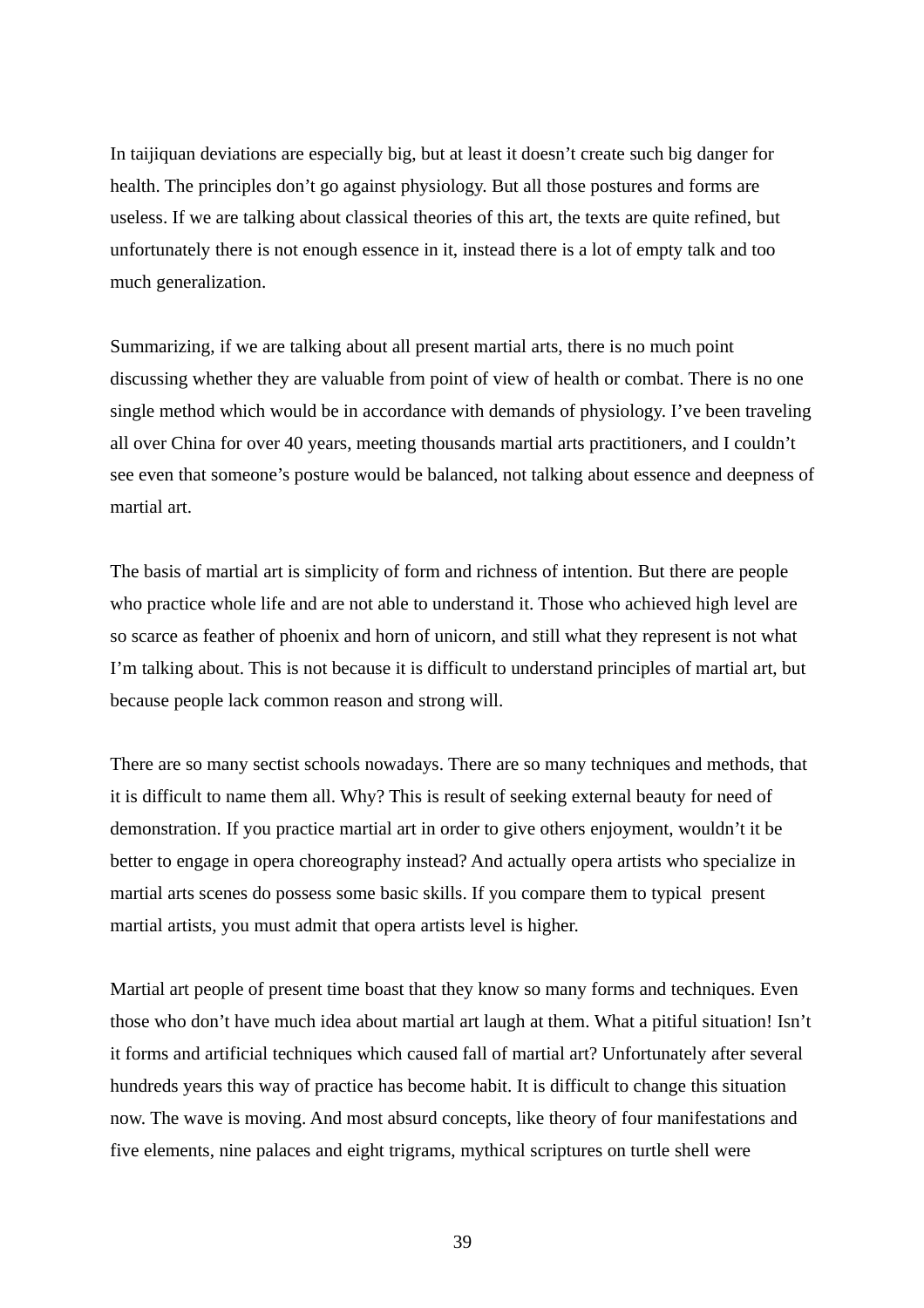absorbed. In result students don't understand the essence, stupefied by the rubbish which they hear, they follow illusions. How the true art would not be destroyed?

There are such people who learned some number of forms with sable, spear, sword and stick and they deceive people to earn money, and they are successful in this actually. And in result other people who seek for a way of earning living, see opportunity and are choosing this way. There are more and more of them in society. This is not only against the right idea of martial art, but it is also reason for the attitude of righteous, brave warrior being lost now.

Even if there are some exceptional people who are able to penetrate the core of martial art., because customs and prejudices they don't want to pass this to others. Why don't they know that water of river and sea belongs to all people who wants to use it? Why are they so narrow minded. Science belongs to all human race. If someone has some achievements, he should share it. How can he keep it only for himself, making others ignorant?

Lately there many who say about Buddhism, talk about spirits and demons, tell lies about cultivating Tao and how to meet immortals. This is extremely absurd and harmful. How dare they now, in the era of science flourishing, popularize such wild, false theories and publish them in magazines? How is it possible that those plain idiots can commit such shameful deeds? What Buddha, if he knows about it, can think about this category of people, who popularize false views? There are many ways of earning living. Why must they use the weak points of society, deceive themselves and others? When I'm talking about it, I'm so sad, sighing over the world and people.

Mainly Kangxi (1662-1723) and Yongzheng (1723-1736) periods of Qing dynasty are responsible for the fall of martial art, because at that time not what is the essence of martial art was propagated. Those who were not wise enough and let themselves to be deceived, should be blamed. In result until now false is transmitted, and the essence cannot be seen in it. Even though there are some people who understand the essence, because of their conservatism and sectism, the fall of martial art is continuing.

The way of martial art  $-$  the teaching is beneficial for body and spirit, brings profit in many fields. But improper teaching can cause problems related to character, personality and body, can negatively affect whole life. If you don't believe this, think about some former famous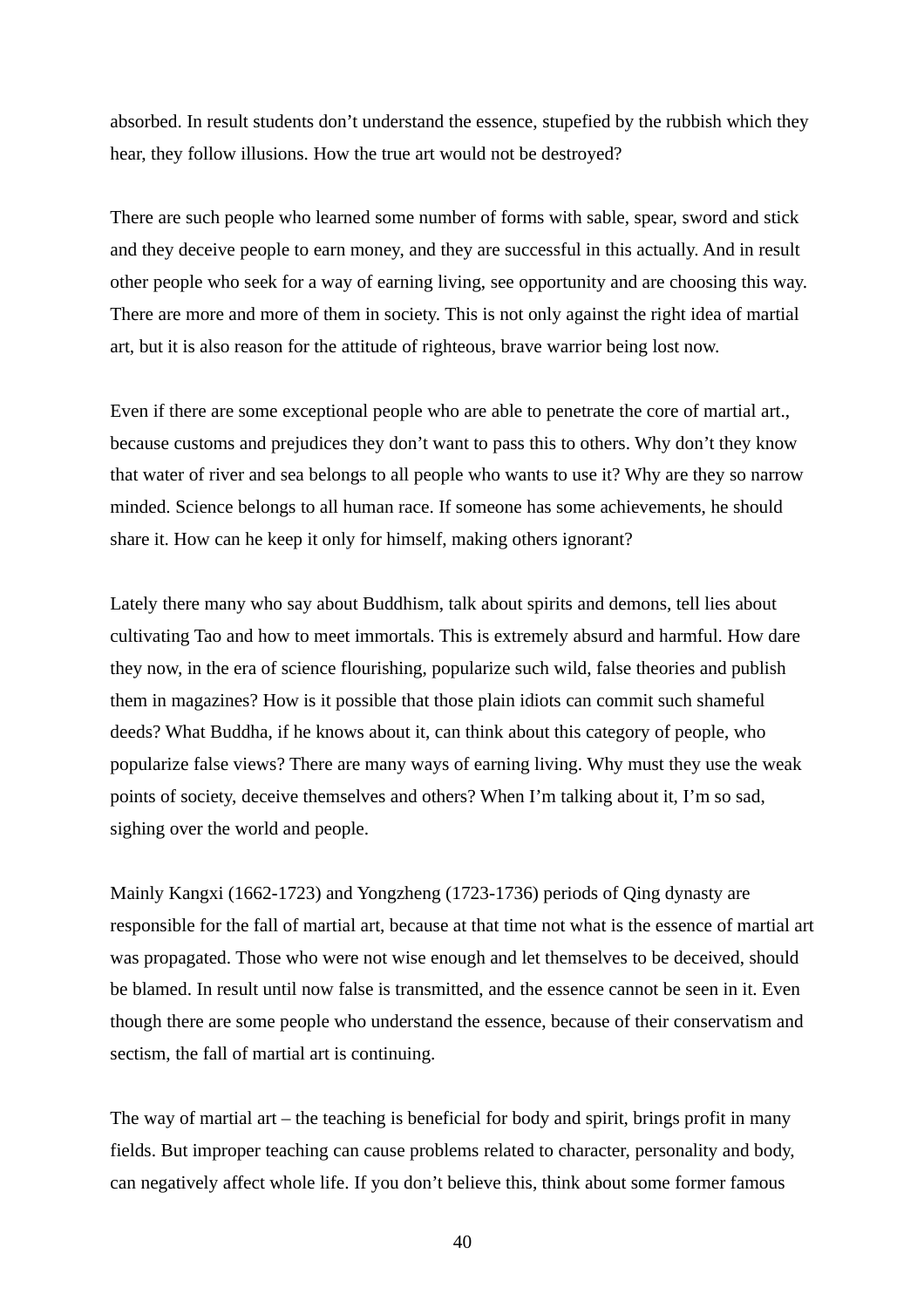masters. How many of them had health problems, were paralyzed? They practiced to improve health, but instead they ruined their health. What a pity!

Presently martial art is praised as a national gem. But isn't this national gem a tool to make people cripple? After 15 years of Republic of China guoshu (national art) institutes were established in many places, with the name expressing that other arts don't deserve the name of national arts. Such national art, which harms people and has no real value can exist only in our country. I don't really know where from come those unusually wise people who gave it such a name? I don't know how can they be such brave, and what they think? As for those big bosses who are promoting sports, do they know that this kind of sport which they propagate can lead to premature deaths? Alas! Why people can be so blind? I hope that people will sit down at evening and will calmly think about it and will understand the problem. Human body is most precious. How can we let it receive harm In result of following wrong teachings? Those who are seeking a teacher, should take care about this issue.

As for martial art., I see only true and false, I don't care about divisions for sectist schools. I just want to pass to next generation what I have achieved. I would like everybody to know about it. So I teach everybody who comes to learn from me. I see all people as my relatives. This is why I don't like the traditional master-student system. Only if sectist views will be destroyed gradually, martial art can flourish. I hope it will happen.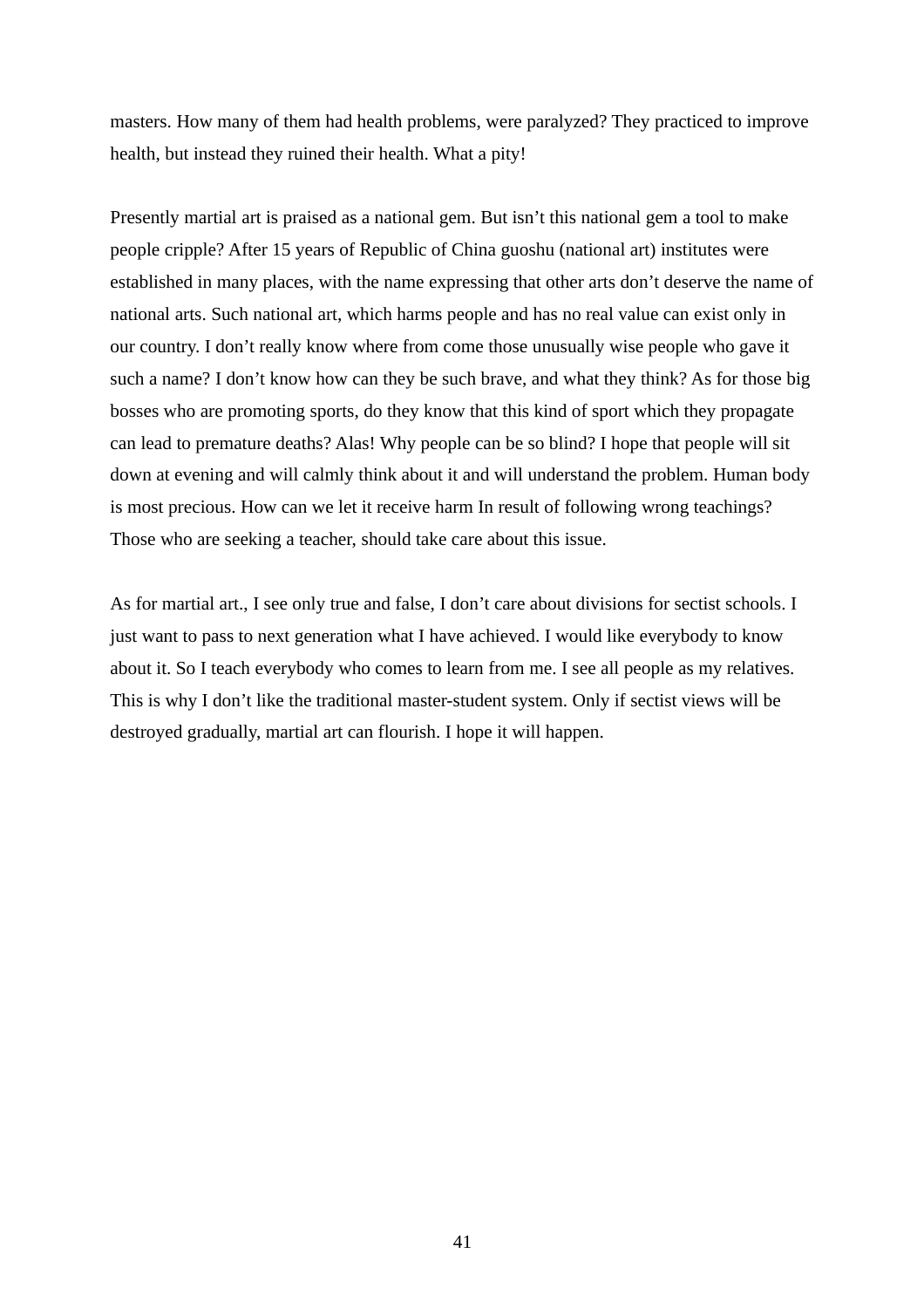#### **REJECTING THE TRADE MARK OF MASTER-DISCIPLE SYSTEM**

The master-disciple system is praised as something beautiful and full of virtue. But in our country even best things become deviated and degenerated. This is especially true in martial arts circles. Students think that if they don't swear loyalty to master, they will not be able to learn secrets. Teachers, when student has not undergone the ceremony, think that such student is not close enough to them to be taught the real stuff. This is typical practice. This is really awful!

Even not saying about those whose knowledge of the art is shallow – they have nothing valuable, what could be kept secret then?. But even if someone has something valuable, keeping it secret leads to fall of the essence of martial art. There are such people who keep secrets even inside their school, and don't teach it to any of their students. I can't understand this. This is the worst behavior. This is why martial art is so obscure. Weird styles and stupid theories are so popular in result. I cannot help sighing!

It can be said that the essence of martial art is as wonderful as principles of nature. It can be said that it is as deep as mysteries of heaven and earth. Practicing without understanding the principles, you will never reach the essence. Even if you practice according to the principles, you can learn for whole life and you will never use up the opportunity of further development. Why keeping secrets then?

Everybody should see others as members of family, think about others as about himself. Only then peace and harmony will prevail. Think about situation when there is no one on the earth except you and your family. When your selfishness would achieve highest level, how would it be? I fear that happiness of human kind would be destroyed for ever.

Our country is in situation of a fall. A lot of things are worse here than anywhere else. This is our illness. And science is common property from beginning of times. There should not be any division because of borders and territories, and the more when we talk about one country, one nation. But we should see other nations and countries as parts of common world. National borders should not create barriers for science. We all live under one sky, in rays of the same sun. How can there be secrets in science? Such behavior is beyond contempt.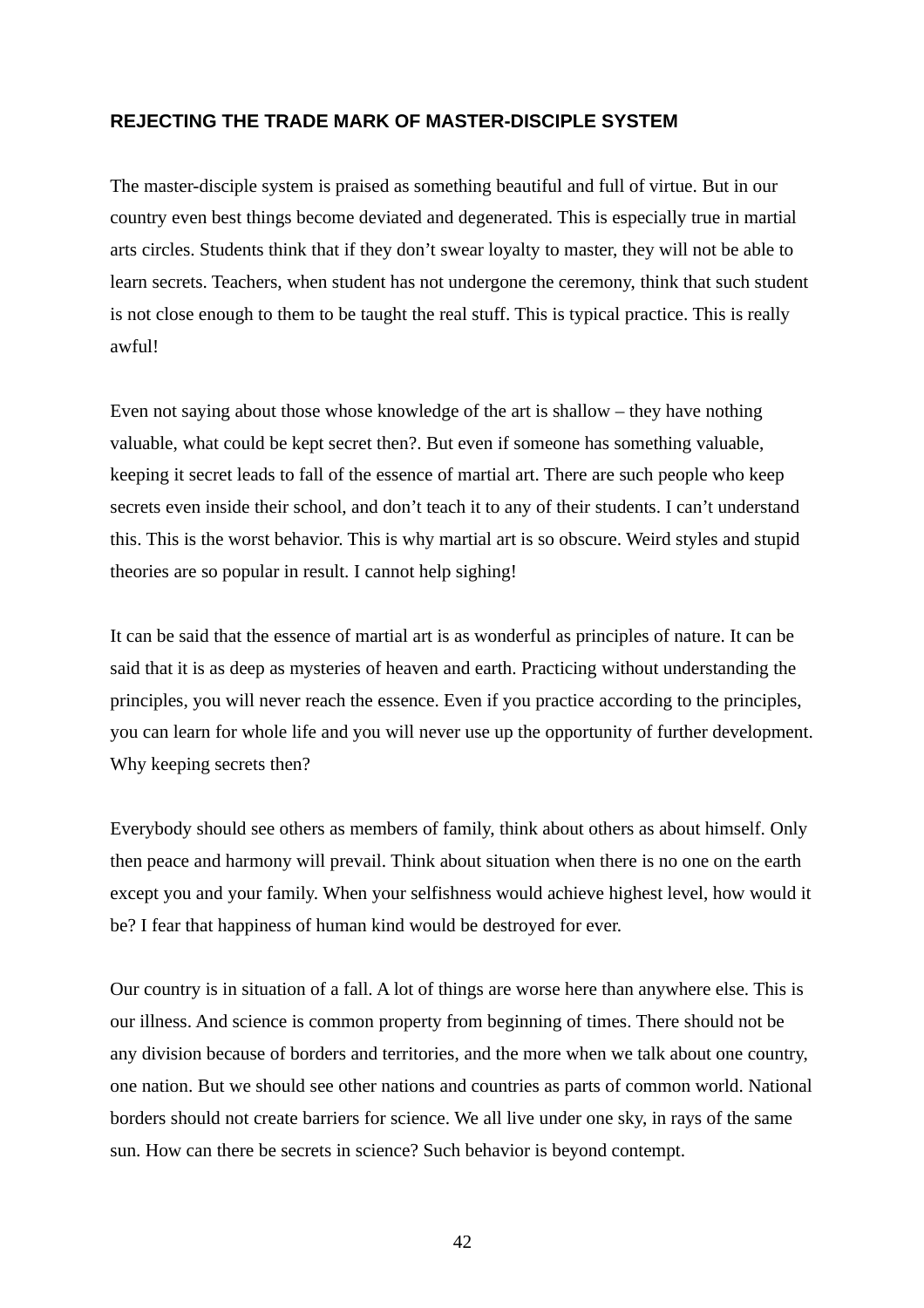Teaching martial art, I don't reject any student. I'm teaching best as I can. When student is asking questions, I'm trying to explain the issue in best way. I most fear that students would not understand and not master what I'm teaching, and there would not be anything valuable in what they would teach further. So I regret deeply when I see that someone is listening, but is not able to understand, or understands but is not practicing it. When I see that someone understands and practices and achieves results, I feel happy. This is great relief for me.

I don't call myself a master. What is important is appreciating the spirit, the feelings, and not concentrating on names and titles. I'm teaching real stuff. Although I don't call myself a master, those who benefit from my teaching are treating me as a master. The empty title disappeared, but the essence remained. Has been anything lost?

And if someone is deceiving people teaching weird styles and stupid theories, and someone will go through ceremony, will bow to him and swear loyalty, calling him a master, and then will find about the absurdness of his teaching, and will start hating him, where will be the master? Only empty title will remain and the essence will disappear.

When there appears division for a master and disciple, there come concepts of respected authority and subordinated follower. Even when student sees mistakes in his master's teachings, he is afraid to offend him and question his authority, so he will not say about it. Or if he will talk to master about it, master will feel offended, will fear that his authority would be in danger, he will rather admonish student and not correct his own mistakes. About what essence of martial art could we talk then? We can see that the master-disciple system is not beneficial for martial art.

And the conflicts between schools often become fierce in result of the master-disciple system being popular. Sectism starts from the master-disciple system. Innumerable schools and chaos of concepts are resulting from sectism. This way there is danger that martial art will never regains its essence and glory. The fall may still continue!

If student makes progress, he has master in fact. But if he bows three thousand times and says the word master eight hundred times, but is not making progress, where is the master? What is the meaning of titles then?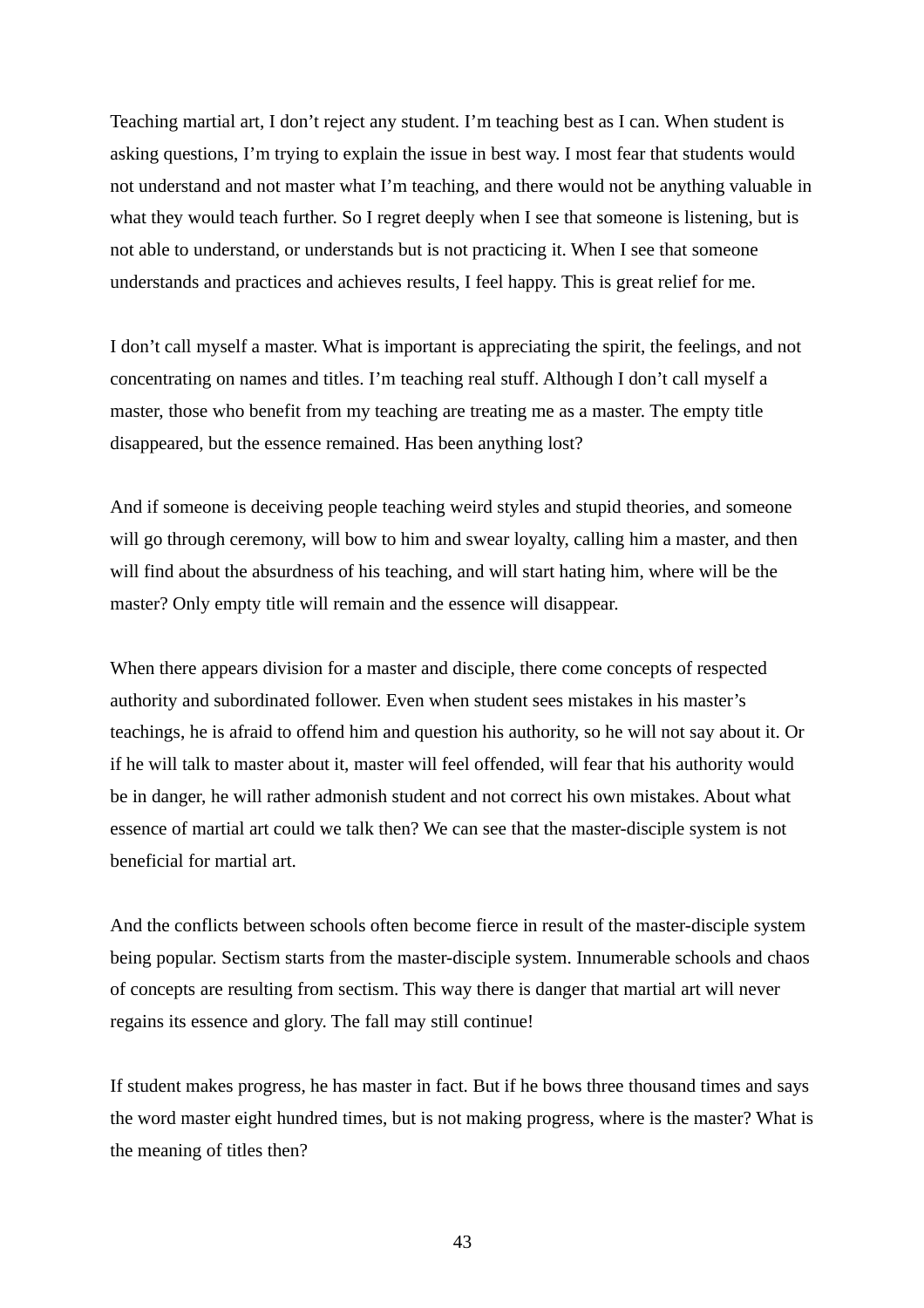You should know that science is the secrets of nature and nature is our common teacher. So I postulate rejecting the master-disciple system. This is my opinion.

But master-disciple system has been popular in martial art circles for long time, so maybe it will not be possible to remove it immediately. But then I would just suggest to be careful. Both teacher and student should know about knowledge and character of the other before they will decide to go into this relation. This seems quite proper to me.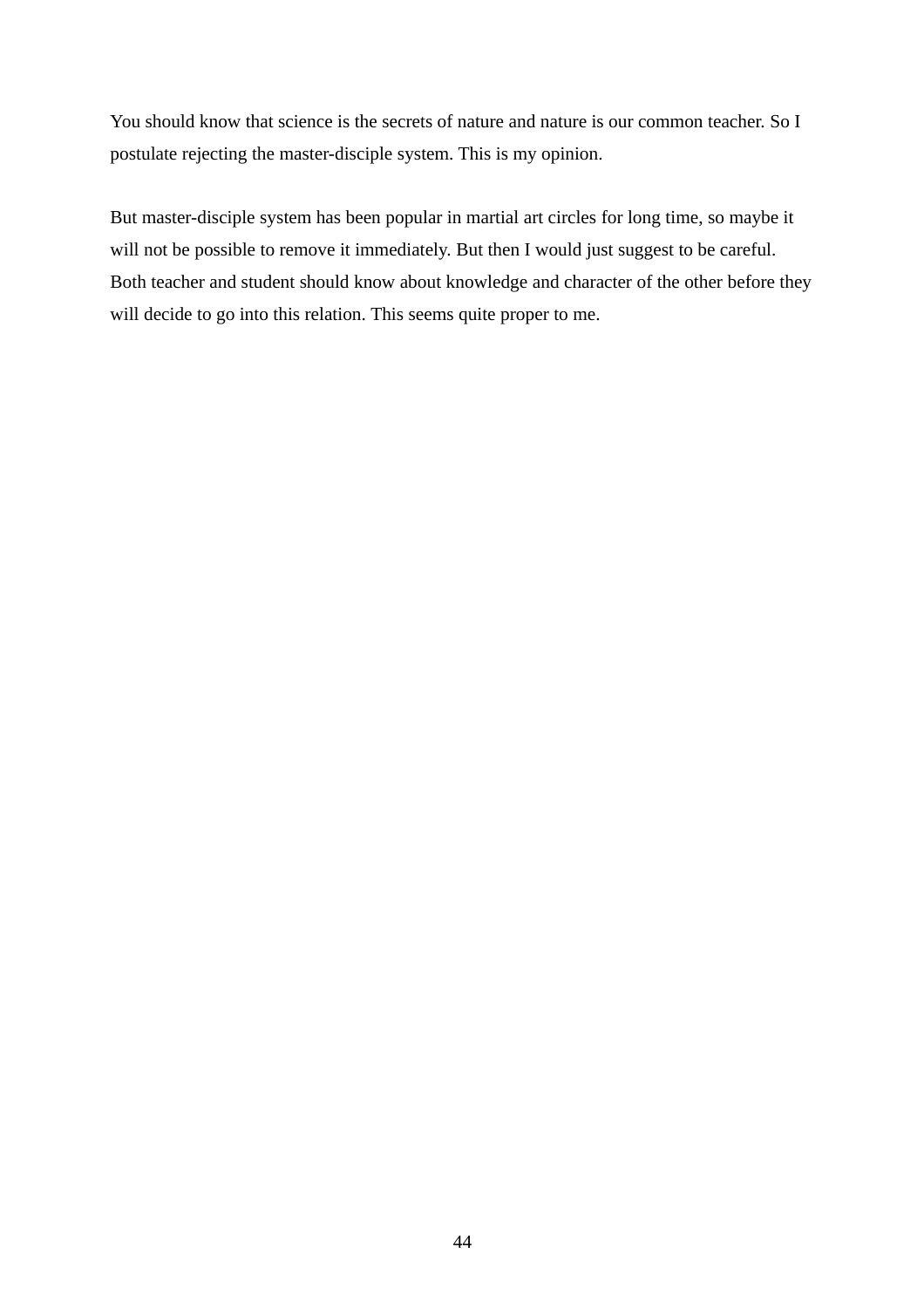#### **SUMMARY**

Martial art practice is not only based on years of learning, force developed through training, age, small or big number of techniques, fast or slow movements, who is elder and who is younger. What is important is whether principles have been mastered or not. Important is inherited spirit, whether there is real force, what are abilities and will. This way you can estimate achievements of some person, whether he will achieve success in the future and what level. In martial art training important is whether student understands principles and if he has the perception of force. In other words, if there is solid, animal force. If there is, it should be cultivated, to develop courage coming from clear mind and will. Then it will be easy to understand principles of nature, to become one who has penetrated to the essence and achieved the level of wonderful skill. One who penetrated the essence of the principles of nature is not someone who is good only in one field, but he can understand many fields. When you listen to someone like this, you understand what level it is, whether it is right path, if it is something real, practical. It is enough to see when someone is doing something, to estimate what he has inside, if it is solid, full or partial, if it is concrete and subtle, to be able to decide which method to use to supplement it. One word of such person is enough to express the essence. Such person is able to use one thing in numerous situations.

Teacher can tell student about principles, but cannot pass the skill directly, he should not try to do this work instead of student. Student must follow diligently, with focus and should try to experience the essence, then he will be able to observe what is effect of cooperation between mind and body.

What I'm talking about is the way of martial art where each action is engraved in heart, heart is leading, spirit is acting efficiently, this is the meaning of experience. This is completely different from typical martial arts.